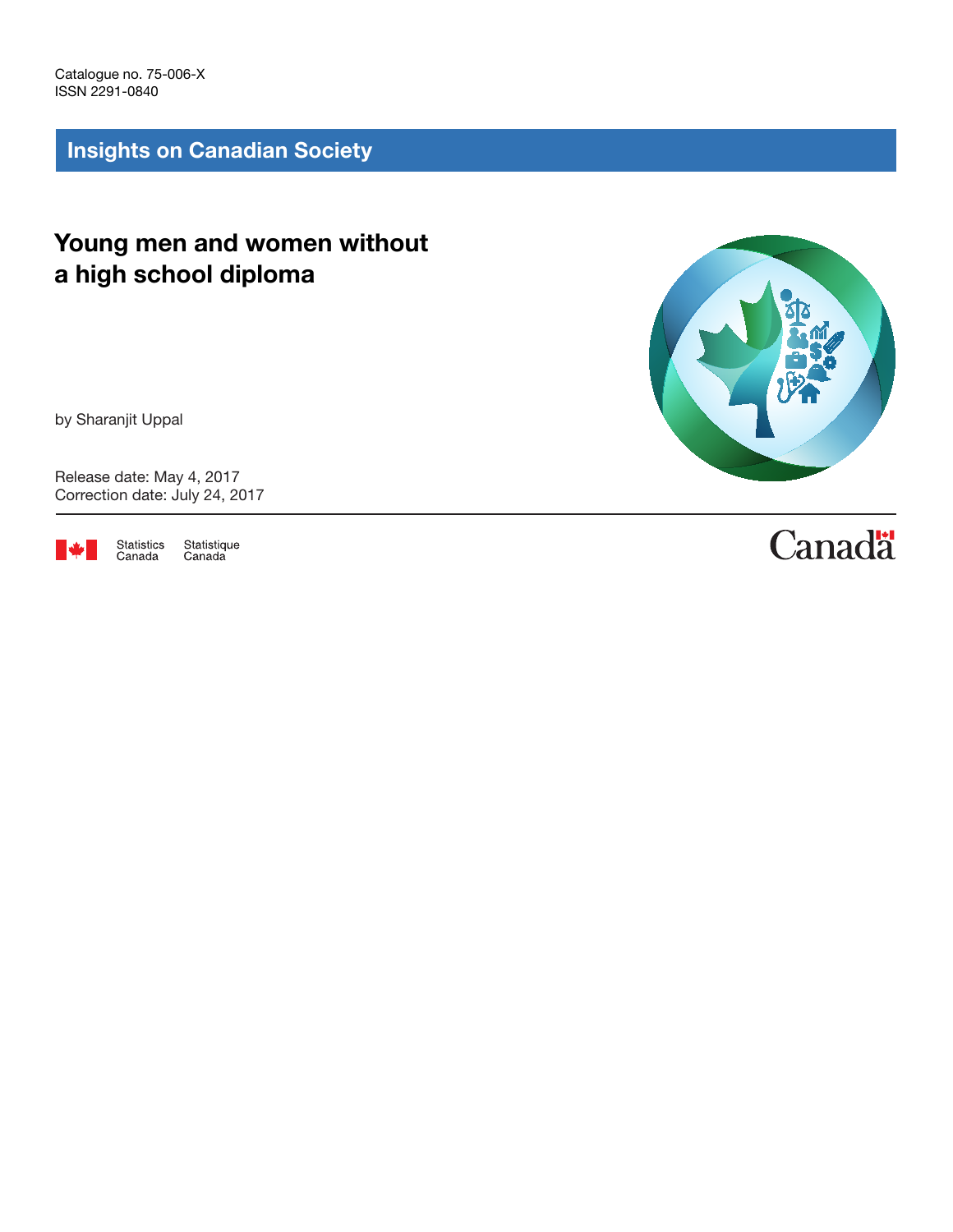# How to obtain more information

For information about this product or the wide range of services and data available from Statistics Canada, visit our website, [www.statcan.gc.ca.](http://www.statcan.gc.ca)

You can also contact us by

#### email at [STATCAN.infostats-infostats.STATCAN@canada.ca](mailto:STATCAN.infostats-infostats.STATCAN%40canada.ca?subject=)

telephone, from Monday to Friday, 8:30 a.m. to 4:30 p.m., at the following numbers:

| <b>Statistical Information Service</b>                      | 1-800-263-1136 |
|-------------------------------------------------------------|----------------|
| National telecommunications device for the hearing impaired | 1-800-363-7629 |
| Fax line                                                    | 1-514-283-9350 |
| <b>Depository Services Program</b>                          |                |

- Inquiries line 1-800-635-7943
- Fax line 1-800-565-7757

# Standards of service to the public

Statistics Canada is committed to serving its clients in a prompt, reliable and courteous manner. To this end, Statistics Canada has developed standards of service that its employees observe. To obtain a copy of these service standards, please contact Statistics Canada toll-free at 1-800-263-1136. The service standards are also published on www.statcan.gc.ca under "Contact us" > "[Standards of service to the public](http://www.statcan.gc.ca/eng/about/service/standards)."

# Note of appreciation

Canada owes the success of its statistical system to a long-standing partnership between Statistics Canada, the citizens of Canada, its businesses, governments and other institutions. Accurate and timely statistical information could not be produced without their continued co-operation and goodwill.

# Standard table symbols

The following symbols are used in Statistics Canada publications:

- . not available for any reference period
- .. not available for a specific reference period
- not applicable
- 0 true zero or a value rounded to zero
- $0<sup>s</sup>$  value rounded to 0 (zero) where there is a meaningful distinction between true zero and the value that was rounded
- <sup>p</sup> preliminary
- revised
- x suppressed to meet the confidentiality requirements of the *Statistics Act*
- $E$  use with caution
- F too unreliable to be published
- significantly different from reference category ( $p < 0.05$ )

# Correction note:

Minor corrections were made in Table 4 of this article. The 2014 Consumer Price Index (CPI) is now used to express values in constant dollars, whereas the 2013 CPI was previously used. The interpretation of the results of this table do not change.

Published by authority of the Minister responsible for Statistics Canada

© Minister of Industry, 2017

All rights reserved. Use of this publication is governed by the Statistics Canada [Open Licence Agreement](http://www.statcan.gc.ca/eng/reference/licence-eng.htm).

#### An [HTML version](http://www.statcan.gc.ca/pub/75-006-x/2017001/article/14824-eng.htm) is also available.

*Cette publication est aussi disponible en français*.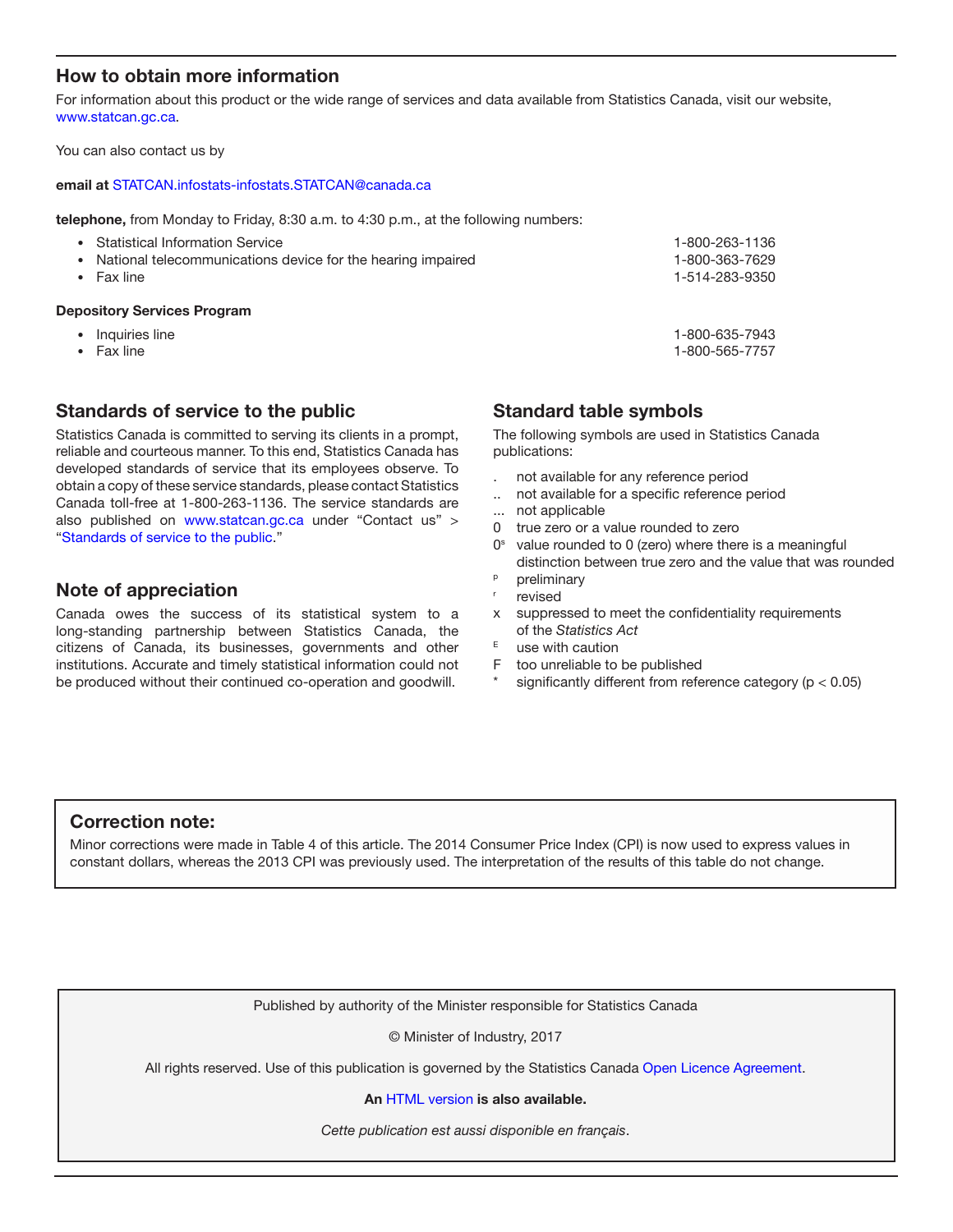# *by Sharanjit Uppal*

# **Overview of the study**

In this paper, multiple sources of data are used to study the profile and labour market outcomes of young men and women aged 25 to 34 without a high school diploma. The data sources include the Labour Force Survey (LFS), the Canadian Income Survey (CIS) and the Canadian Survey on Disability (CSD).

- In 2016, 8.5% of men and 5.4% of women aged 25 to 34 had less than a high school diploma, representing about 340,000 young Canadians.
- Lone parenthood was more prevalent among young women with less than a high school diploma (19%) than it was among young women with no more than a high school diploma (10%). Moreover, 11% of young men and women with less than a high school diploma reported that they had a disability, compared with 6% or less for those who had no more than a high school diploma.
- In 2016, the employment rate of young adults aged 25 to 34 with less than a high school diploma was 67% for men and 41% for women. In 1990, 75% of men and 50% of women in the same educational category were employed.
- In 2016, 51% of women with less than a high school diploma were not in the labour force, up from 40% in 1990. The proportion of non-participants also increased among men in the same educational category, from 12% to 22%.
- Construction trade helpers and labourers and transport truck drivers were the two occupations employing the most men with less than a high school diploma. Among women in the same educational category, the top two occupations were light duty cleaners and cashiers.
- On average, more than 60% of the income of young women with less than a high school diploma came from government transfers. This proportion was two times higher than that of young men with a similar level of education.

# **Introduction**

Western countries have the highest levels of educational attainment in the world. Many individuals, however, do not have a high school diploma and consequently do not have any certification from the school system. For example, among Canadians aged 25 and over in 2016, 14% reported that their highest level of education was "less than high school graduation."<sup>|</sup> In the United States, the corresponding proportion was  $12\%$  in 2015.<sup>2</sup>

Research focusing on the reasons for dropping out of high school has identified a number of related factors, which can be grouped into several major categories:

family-related; peer; school-related; individual; and economic.<sup>3</sup> Family-related factors include low educational and occupational attainment levels of parents, low family income, and single parenthood. Poor academic achievement and poor quality schools are some of the school-related factors. Individual characteristics such as low self-esteem, low aspirations and teenage pregnancy are also related to dropping out of school. Lastly, if students with low cognitive skills expect that their wages might be similar whether they graduate from high school or not, their chances of finishing high school are lower.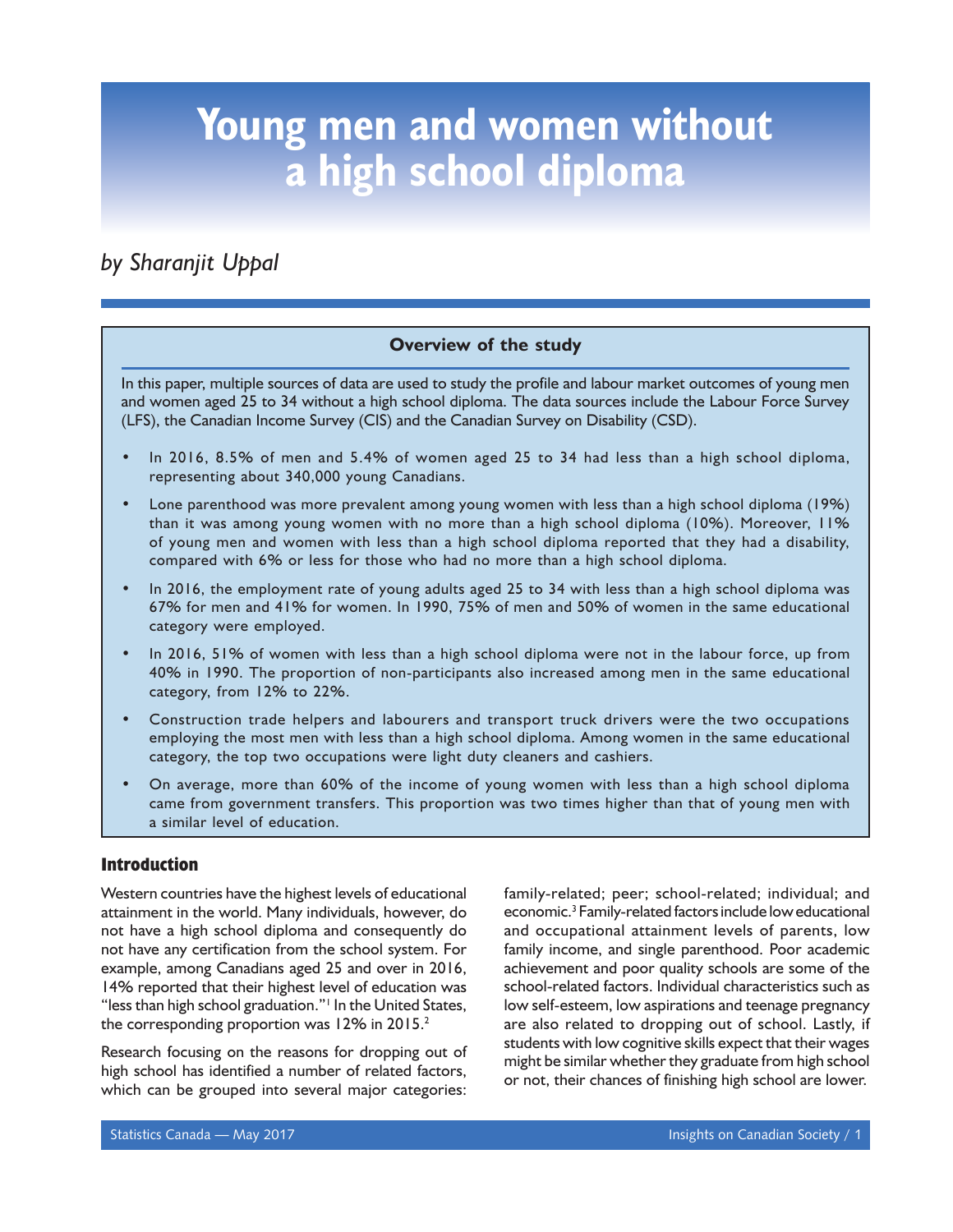Research in the U.S. has shown that not completing high school not only has individual consequences but also economic and social ones.<sup>4</sup> Individual consequences include low levels of academic skills and an absence of educational credentials, which translate into unfavourable labour market outcomes. Economic and social outcomes include forgone national income and tax revenues, increased demand for social services, increased crime, reduced social participation, reduced intergenerational mobility and poorer levels of health.

This article adds to the Canadian literature by examining the characteristics most likely to be associated with having less than a high school diploma. It then examines the extent to which the labour market and income characteristics of those individuals differ from those with higher levels of education among both men and women.<sup>5</sup>

The analysis is limited to individuals aged 25 to 34. This age group was selected based on several factors. First, almost all individuals who finish high school have likely done so by the age of 25. Second, a large majority of young adults in this age group have completed their education by this age, making labour market comparisons more relevant. Third, focusing on youth outcomes is more reflective of the future prospects of current high school students, who must decide whether they should drop out or not. Lastly, examining the performance of young adults is important, given that future career prospects are often related to the type of experience acquired by labour market entrants.<sup>6</sup>

The analysis is done separately for men and women, and comparisons are drawn with other educational attainment categories (high school

diploma<sup>7</sup>; trade certificate / college diploma; and university degree). The following questions are addressed:

- How has the proportion of men and women, whose highest level of education is less than a high school diploma, changed over time?
- What are their sociodemographic characteristics?
- How do their labour market outcomes – for example, employment rate, unemployment rate, type of occupation and income – compare to those with higher levels of education and how have these outcomes changed over time?

Data from various sources are used, including the Labour Force Survey (1990 to 2016), the Canadian Income Survey (2012 to 2014), and the Canadian Survey on Disability (2012) (see "[Data sources, methods](#page-14-0)  [and definitions](#page-14-0)").

Chart 1

# **In 2016, 340,000 young Canadians aged 25 to 34 were without a high school diploma**

In 2016, 8.5% of men and 5.4% of women aged 25 to 34 had less than a high school diploma. In all, 340,000 young Canadians in this age group – 206,900 men and 133,100 women – did not have a high school diploma.

These numbers, however, represent a change from two and a half decades ago, when the proportions were significantly higher. In 1990, 22% of men and 19% of women aged 25 to 34 had not finished high school (Chart 1). This translated into 1 million individuals aged 25 to 34 (553,700 men and 478,200 women).

The proportion of those with less than a high school diploma mostly declined during the 1990s, as it declined by 9 percentage points for both men and women during that

#### Proportion of population aged 25 to 34 who did not complete high school, 1990 to 2016



Source: Statistics Canada, Labour Force Survey, 1990 to 2016.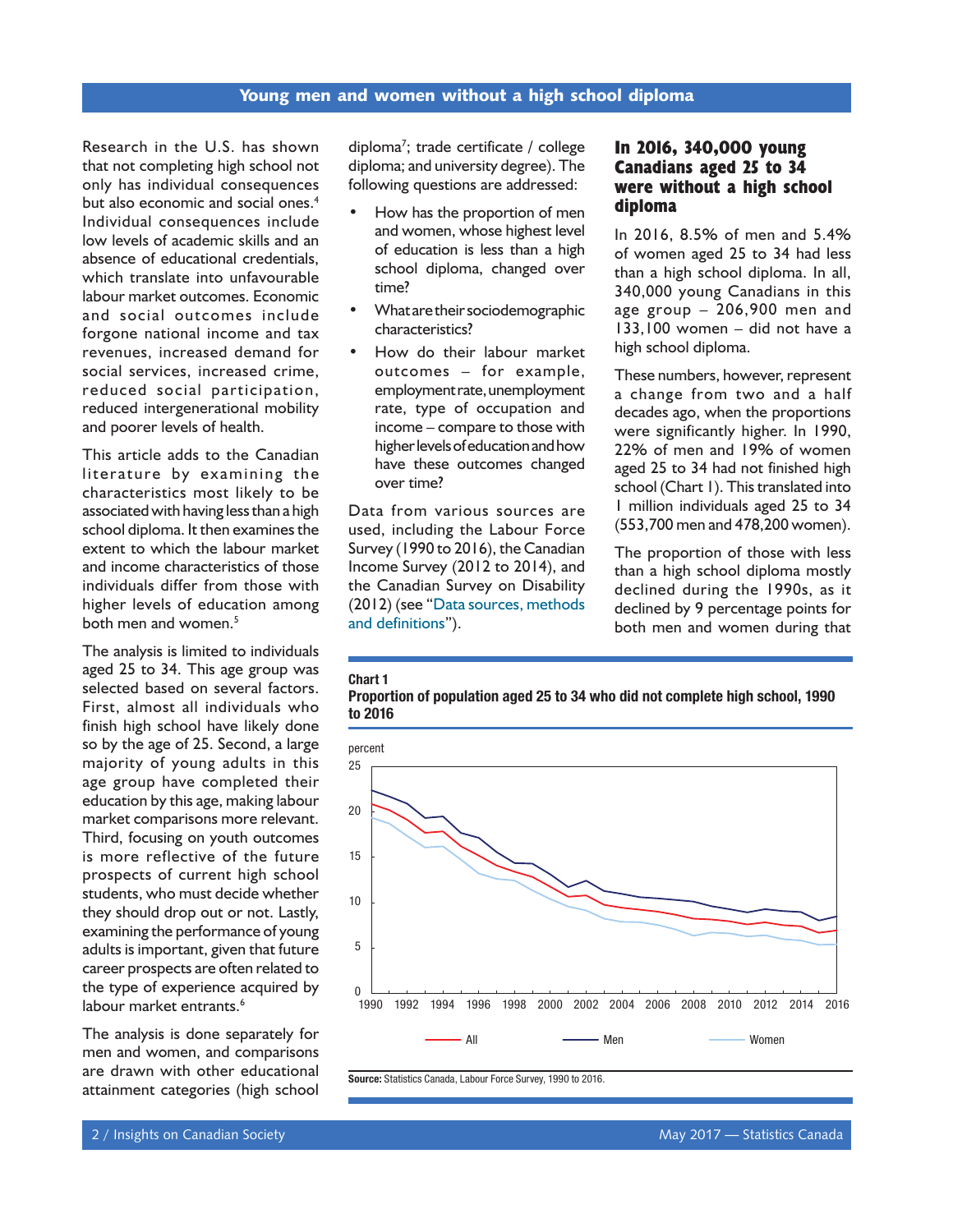decade.8 This was followed by a 4 percentage point decline for both sexes over the 2000s. Since then, the proportion of those with less than a high school diploma has remained relatively stable.<sup>9</sup>

# **Aboriginal people were the most likely to have less than a high school diploma**

In 2016, the distribution of men aged 25 to 34 across educational categories was the following: 8.5% had less than a high school diploma; 26.1% had a high school diploma or some postsecondary education; 35.9% had a trade certificate or college diploma; and 29.6% had a university degree. The same proportions for women were 5.4%, 18.5%, 34.3%, and 41.8%, respectively (Table 1).

Aboriginal people (First Nations living off reserve, Métis and Inuit) were more likely to have less than a high school diploma.<sup>10</sup> Specifically, 20% of Aboriginal men and 16% of Aboriginal women did not have a high school diploma.<sup>11</sup> Among immigrants, the percentages were 7% for men and 5% for women; among non-Aboriginal men and women who were born in Canada, the percentages were 9% and 5%, respectively.<sup>12</sup>

Among men, Quebec had the highest proportion of individuals without a high school diploma (12%), followed by young men in Manitoba and Saskatchewan (9% each). Prince Edward Island and British Columbia had the lowest proportions (6% each). Fewer differences were seen among women. Furthermore, the percentages were lower for young men and women living in census metropolitan areas and census agglomerations (CMAs/CAs) than they were for those living outside of CMAs or CAs.

# **Young adults with lower levels of education are more likely to have children**

Examining the family status of those with less than a high school education is important in order to better understand, for example, whether young parents with a lower level of education have less of an incentive to integrate into the labour market given the costs of raising children (such as daycare), or if single parents have increased difficulty balancing working responsibilities with family demands.<sup>13</sup>

#### Table 1

Highest level of education among men and women aged 25 to 34, 2016

|                                              |                                | Men                                                 |                                                      |                             | Women                          |                                                     |                                                      |                             |
|----------------------------------------------|--------------------------------|-----------------------------------------------------|------------------------------------------------------|-----------------------------|--------------------------------|-----------------------------------------------------|------------------------------------------------------|-----------------------------|
|                                              | Less<br>than<br>high<br>school | <b>High school</b><br>diploma/some<br>postsecondary | <b>Trade</b><br>certificate<br>or college<br>diploma | <b>University</b><br>degree | Less<br>than<br>high<br>school | <b>High school</b><br>diploma/some<br>postsecondary | <b>Trade</b><br>certificate<br>or college<br>diploma | <b>University</b><br>degree |
|                                              |                                |                                                     |                                                      |                             | percent                        |                                                     |                                                      |                             |
| All                                          | 8.5                            | 26.1                                                | 35.9                                                 | 29.6                        | 5.4                            | 18.5                                                | 34.3                                                 | 41.8                        |
| Canadian born non-Aboriginal                 | 8.5                            | 27.2                                                | 38.1                                                 | 26.2                        | 4.9                            | 18.5                                                | 36.8                                                 | 39.8                        |
| Aboriginal people                            | 20.1                           | 34.4                                                | 36.4                                                 | 9.1                         | 15.9                           | 28.7                                                | 37.1                                                 | 18.3                        |
| Immigrants                                   | 6.5                            | 20.7                                                | 27.4                                                 | 45.4                        | 5.3                            | 17.0                                                | 25.9                                                 | 51.8                        |
| CMAs and CAs versus other areas <sup>1</sup> |                                |                                                     |                                                      |                             |                                |                                                     |                                                      |                             |
| CMA/CA                                       | 7.7                            | 25.5                                                | 34.5                                                 | 32.4                        | 4.8                            | 18.1                                                | 32.9                                                 | 44.2                        |
| Outside CMA/CA                               | 14.2                           | 30.3                                                | 46.0                                                 | 9.6                         | 9.9                            | 22.0                                                | 44.7                                                 | 23.4                        |
| <b>Province</b>                              |                                |                                                     |                                                      |                             |                                |                                                     |                                                      |                             |
| Newfoundland and Labrador                    | 8.2                            | 24.8                                                | 45.5                                                 | 21.5                        | 3.5                            | 21.9                                                | 42.1                                                 | 32.5                        |
| <b>Prince Edward Island</b>                  | 6.2                            | 32.1                                                | 31.5                                                 | 30.2                        | 4.1                            | 18.0                                                | 34.1                                                 | 43.8                        |
| Nova Scotia                                  | 7.3                            | 29.1                                                | 35.7                                                 | 28.0                        | 4.5                            | 18.0                                                | 33.7                                                 | 43.8                        |
| <b>New Brunswick</b>                         | 7.4                            | 30.5                                                | 41.5                                                 | 20.7                        | 3.8                            | 22.5                                                | 39.0                                                 | 34.7                        |
| Quebec                                       | 11.5                           | 18.0                                                | 44.0                                                 | 26.5                        | 6.2                            | 11.9                                                | 42.1                                                 | 39.8                        |
| Ontario                                      | 7.6                            | 26.2                                                | 32.5                                                 | 33.7                        | 5.1                            | 17.6                                                | 32.1                                                 | 45.3                        |
| Manitoba                                     | 9.4                            | 34.5                                                | 31.4                                                 | 24.7                        | 6.3                            | 27.1                                                | 29.7                                                 | 36.8                        |
| Saskatchewan                                 | 8.9                            | 31.2                                                | 34.8                                                 | 25.1                        | 6.7                            | 24.7                                                | 30.1                                                 | 38.5                        |
| Alberta                                      | 8.2                            | 27.5                                                | 36.3                                                 | 28.0                        | 5.9                            | 22.6                                                | 33.1                                                 | 38.4                        |
| <b>British Columbia</b>                      | 6.2                            | 33.2                                                | 31.1                                                 | 29.5                        | 4.5                            | 23.6                                                | 30.1                                                 | 41.8                        |

1. CMA/CA census metropolitan area / census agglomeration are population centres of at least 10,000.

Source: Statistics Canada, Labour Force Survey, 2016.

Statistics Canada — May 2017 **Insights on Canadian Society / 3** Statistics Canadian Society / 3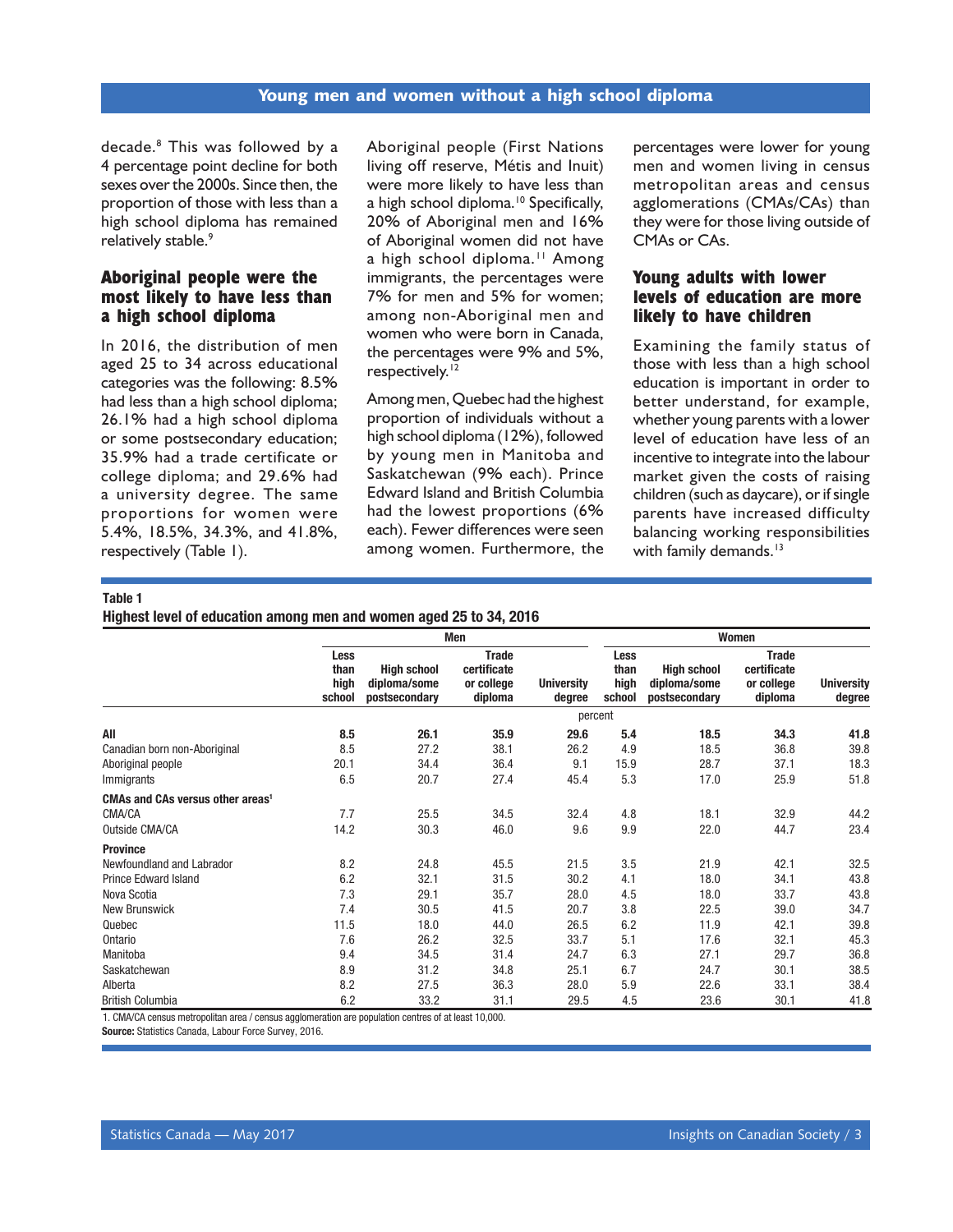The proportion of men who were married or living common law was lower among those who did not finish high school (47%) than it was for those with a trade certificate, college diploma or university degree (55% each). Women with less than a high school diploma were also less likely to be married or in a commonlaw relationship (55%) than those who had a college diploma or a trade certificate (63%) or a university degree (65%) (Table 2).

Lone parenthood was higher among women with lower levels of education. In 2016, nearly 1 in 5 women aged 25 to 34 without a high school diploma was a lone parent, compared with less than 2% of women with a university degree. Among men, however, lone parenthood remained below 2% regardless of education level.

Both men and women with less than a high school diploma were more likely to have children, but this was especially true for women. Among women aged 25 to 34 who did not finish high school, 62% had at least one child—compared with 32% for those with a university degree.

Women who did not have a high school diploma were not only more likely to have children, they were also more likely to have them earlier.<sup>14</sup> For one-third of young mothers who did not have a high school diploma, their youngest child was at least 5 years old. This compared with about one-tenth of young mothers who had a university degree.<sup>15</sup> Men with less than a high school diploma were also more likely to be a parent and more likely to be a parent at an earlier age. However, the differences for men were not as pronounced as they were for women. About 32% of young men without a high school diploma had at least one child, compared with 22% of young men with a university degree.

# **Young adults with disabilities are less likely to finish high school**

Having a disability can affect educational attainment.<sup>16</sup> Also, not finishing high school might have an effect on psychological wellbeing and health, whether directly or indirectly, through its effects on employment and income. In this section, data from the 2012 Canadian Survey on Disability (CSD) are used to examine the disability status of young Canadians by level of education.

#### Table 2

Family status and student participation of men and women aged 25 to 34, by level of education, 2016

|                                       | Men                                                 |                                                                       |                             | Women                                 |                                                     |                                                      |                             |
|---------------------------------------|-----------------------------------------------------|-----------------------------------------------------------------------|-----------------------------|---------------------------------------|-----------------------------------------------------|------------------------------------------------------|-----------------------------|
| <b>Less</b><br>than<br>high<br>school | <b>High school</b><br>diploma/some<br>postsecondary | <b>Trade</b><br>certificate<br>or college<br>diploma                  | <b>University</b><br>degree | <b>Less</b><br>than<br>high<br>school | <b>High school</b><br>diploma/some<br>postsecondary | <b>Trade</b><br>certificate<br>or college<br>diploma | <b>University</b><br>degree |
|                                       |                                                     |                                                                       |                             |                                       |                                                     |                                                      |                             |
| 29.4                                  | 29.3                                                | 29.5                                                                  | 29.7                        | 29.4                                  | 29.5                                                | 29.5                                                 | 29.6                        |
| 28.9                                  | 29.2                                                | 29.4                                                                  | 30.1                        | 34.1                                  | 33.7                                                | 32.9                                                 | 32.7                        |
|                                       |                                                     |                                                                       |                             |                                       |                                                     |                                                      |                             |
|                                       |                                                     |                                                                       |                             |                                       |                                                     |                                                      |                             |
| 47.3                                  | 43.6                                                | 55.1                                                                  | 54.5                        | 54.8                                  | 58.6                                                | 63.0                                                 | 64.5                        |
| 1.5                                   | 0.8                                                 | 1.1                                                                   | 0.2                         | 18.7                                  | 9.6                                                 | 7.6                                                  | 1.5                         |
| 51.1                                  | 55.5                                                | 43.8                                                                  | 45.4                        | 26.6                                  | 31.8                                                | 29.5                                                 | 34.0                        |
|                                       |                                                     |                                                                       |                             |                                       |                                                     |                                                      |                             |
| 23.4                                  | 19.9                                                | 24.8                                                                  | 20.9                        | 41.3                                  | 31.6                                                | 33.7                                                 | 28.5                        |
| 6.6                                   | 3.8                                                 | 4.0                                                                   | 1.2                         | 15.1                                  | 13.3                                                | 10.6                                                 | 3.1                         |
| 1.6                                   | 0.8                                                 | 0.8                                                                   | 0.2                         | 5.1                                   | 2.3                                                 | 1.9                                                  | 0.6                         |
| 68.4                                  | 75.5                                                | 70.4                                                                  | 77.7                        | 38.5                                  | 52.8                                                | 53.8                                                 | 67.8                        |
| 3.2                                   | 7.8                                                 | 6.0                                                                   | 11.3                        | 8.2                                   | 11.4                                                | 7.5                                                  | 11.1                        |
|                                       |                                                     | 1. Includes separated, divorced and widowed persons without children. |                             |                                       | years<br>percent                                    |                                                      |                             |

Source: Statistics Canada, Labour Force Survey, 2016.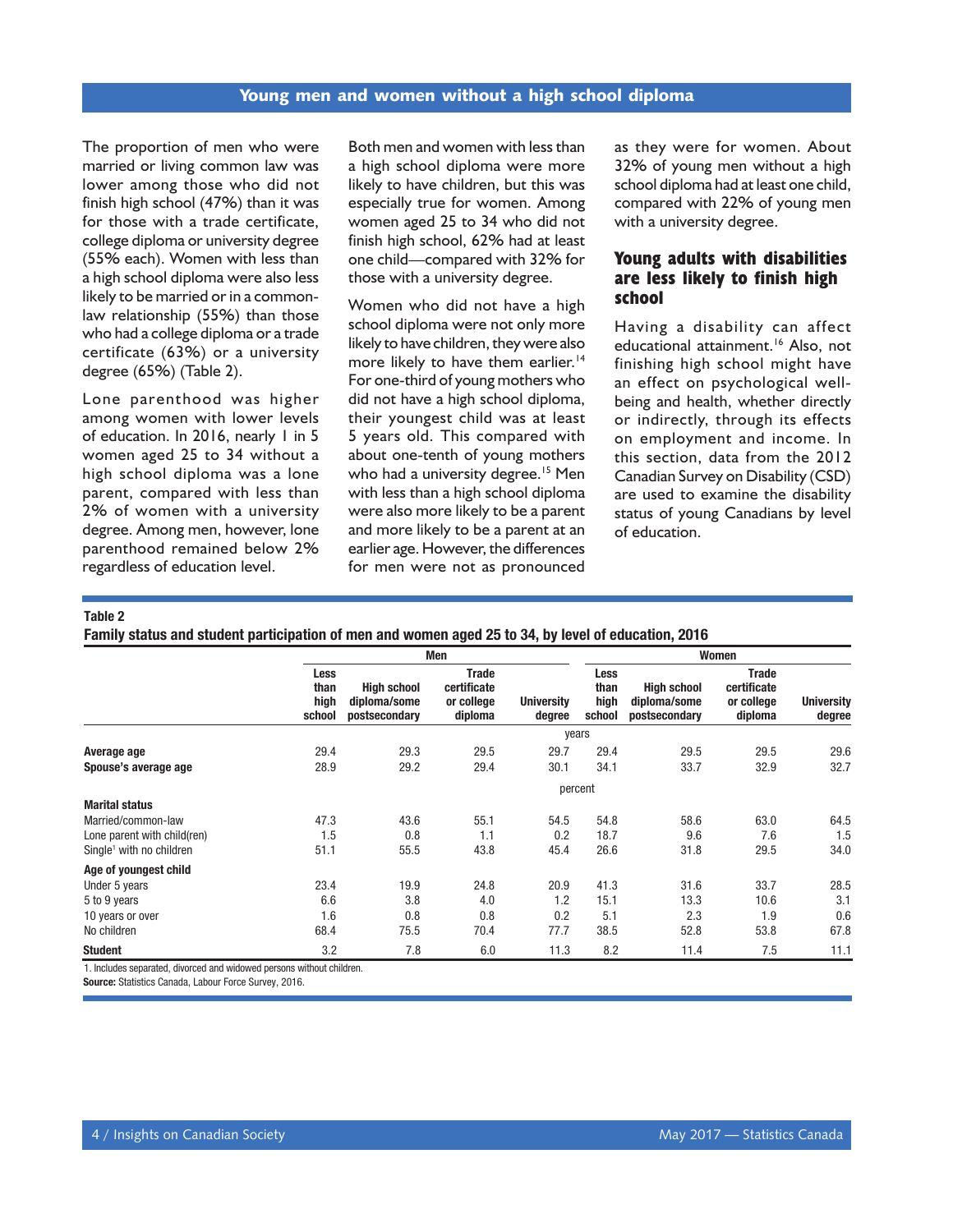In 2012, men and women without a high school diploma were more likely to have a disability (11%) than men and women with a high school diploma or postsecondary degree (6% or less) (Chart 2). The most prevalent type of disability was also different. Of those who reported a disability, the most prevalent condition among the least-educated was of a mental/psychological nature, while chronic pain was the most commonly reported affliction among those with higher levels of education.

Of note, among those with a disability, 56% of those with less than a high school diploma had more than one disability. This was also the case for 66% of those with a high

school diploma, 67% of those with a trade certificate or college diploma, and 50% of those with a university degree.

In the sections that follow, the labour market participation and income levels of young adults with less than a high school diploma are compared with those who achieved higher levels of educational attainment.

## **The employment rates of young adults without a high school diploma are at their lowest point in more than 20 years**

There has always been a difference between the employment rate of those who did not finish high school

#### Chart 2

Proportion of individuals aged 25 to 34 with at least one type of chronic disability, by level of education, 2012



and that of individuals with higher levels of education. In 1990, the employment rate of men with less than a high school diploma was 75% (Chart 3). This compared with 87% for those who had a high school diploma, 89% for those who had a trade certificate or college diploma, and 91% for those who had a university degree.

The gap between the least-educated and the most-educated increased over the period, mainly because the employment rate of the leasteducated declined. In 2016, the employment rate was 67% among young males with less than a high school diploma—the lowest rate since 1994. This compared with a rate of 89% for young males with a university education.<sup>17</sup>

In 2016, the employment rate of women without a high school diploma was 41%—the lowest level seen during the period.<sup>18</sup> This compared with 65% for those with a high school diploma, 82% for those with a trade certificate or college diploma, and 84% for those with a university degree.<sup>19</sup> As was the case for men, the gap in the employment rate between the least-educated and those with a postsecondary education increased between 1990 and 2016.

From 1990 to 2016, the employment rates of the leasteducated varied more than they varied among those with higher levels of education,<sup>20</sup> partly due to the fact that economic downturns and subsequent recoveries can impact the employment of different educational groups differently.<sup>21</sup>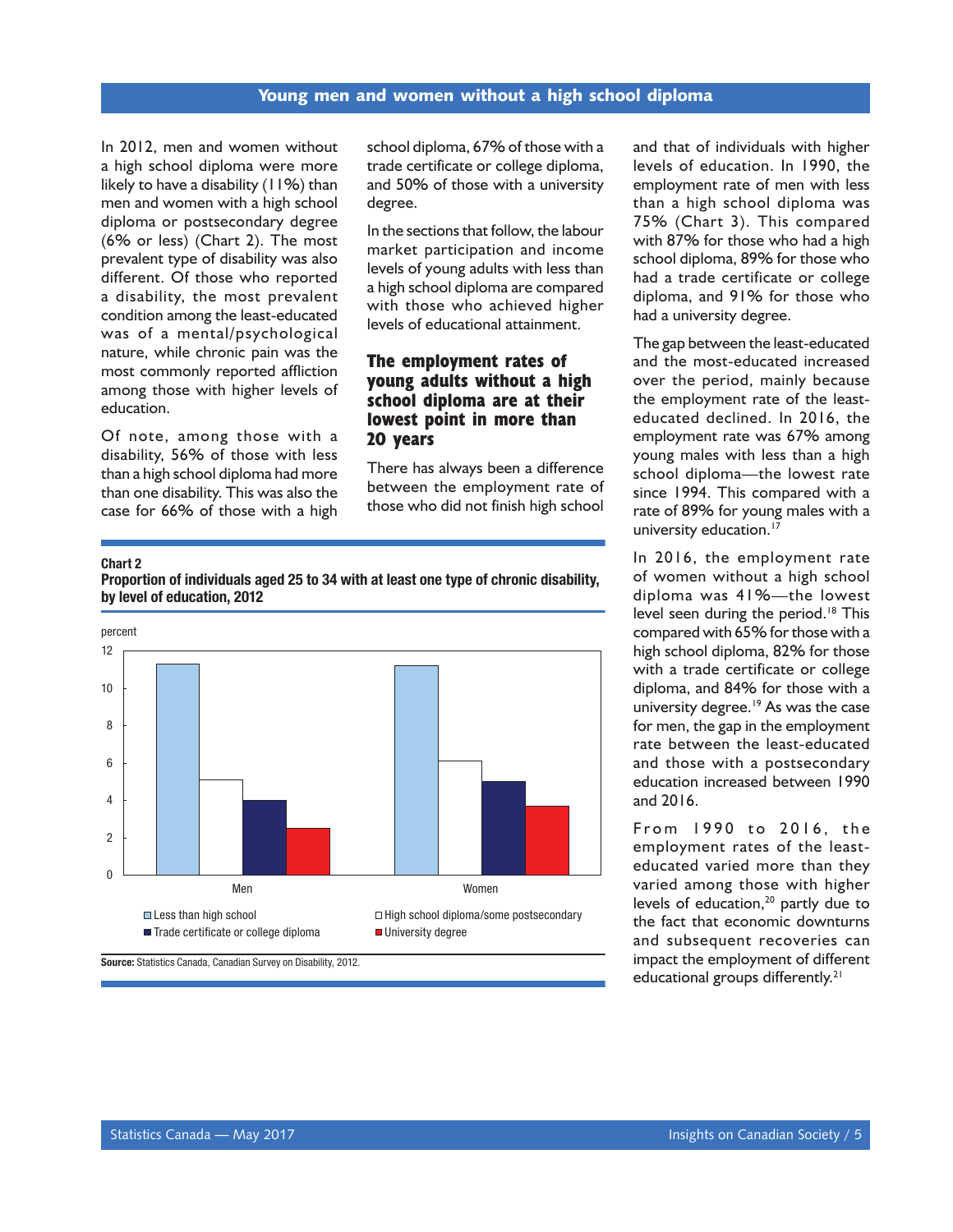#### Chart 3 Employment rates, men and women aged 25 to 34, by level of education, 1990 to 2016



During the 1990/1992 downturn, for instance, the employment rate fell the most for those without a high school diploma (by 9 percentage points for men and 5 percentage points for women). By comparison, em ployment declined by 3 percentage points for university-

educated men and 2 percentage points for university-educated women. The employment rates of the least-educated recovered in subsequent years, but not enough to compensate for the losses of the early 1990s.

During the most recent downturn (2008/2009) and in subsequent years, the employment rate again declined among women with less than a high school diploma, but remained stable among their male counterparts.22 Men with a high school diploma bore most of the brunt of the decline in the years following the downturn.<sup>23, 24, 25</sup>

Another important indicator of labour market participation is the work intensity of those who are employed. According to pooled data from the 2012, 2013 and 2014 cycles of the Canadian Income Survey (CIS), the proportion of working men who worked full year, full time did not vary much across educational categories (between 66% and 72%).<sup>26</sup> However, working women with less than a high school diploma (50%) were less likely to work full year, full time than those with a college diploma (65%) or a university degree (63%). This shows that women with lower levels of education are not only less likely to work, but when they do work, they work fewer hours.

# **Young adults with lower levels of education are more likely not to be in the labour force**

Another important labour market indicator is the unemployment rate (Chart 4). The unemployment rate for men and women with lower levels of education has historically been higher than that of individuals with higher levels of education. Among men, for example, the unemployment rate of those without a high school diploma never reached single digits over the years 1990 to 2016, hovering between 12% and 22%. In comparison, the highest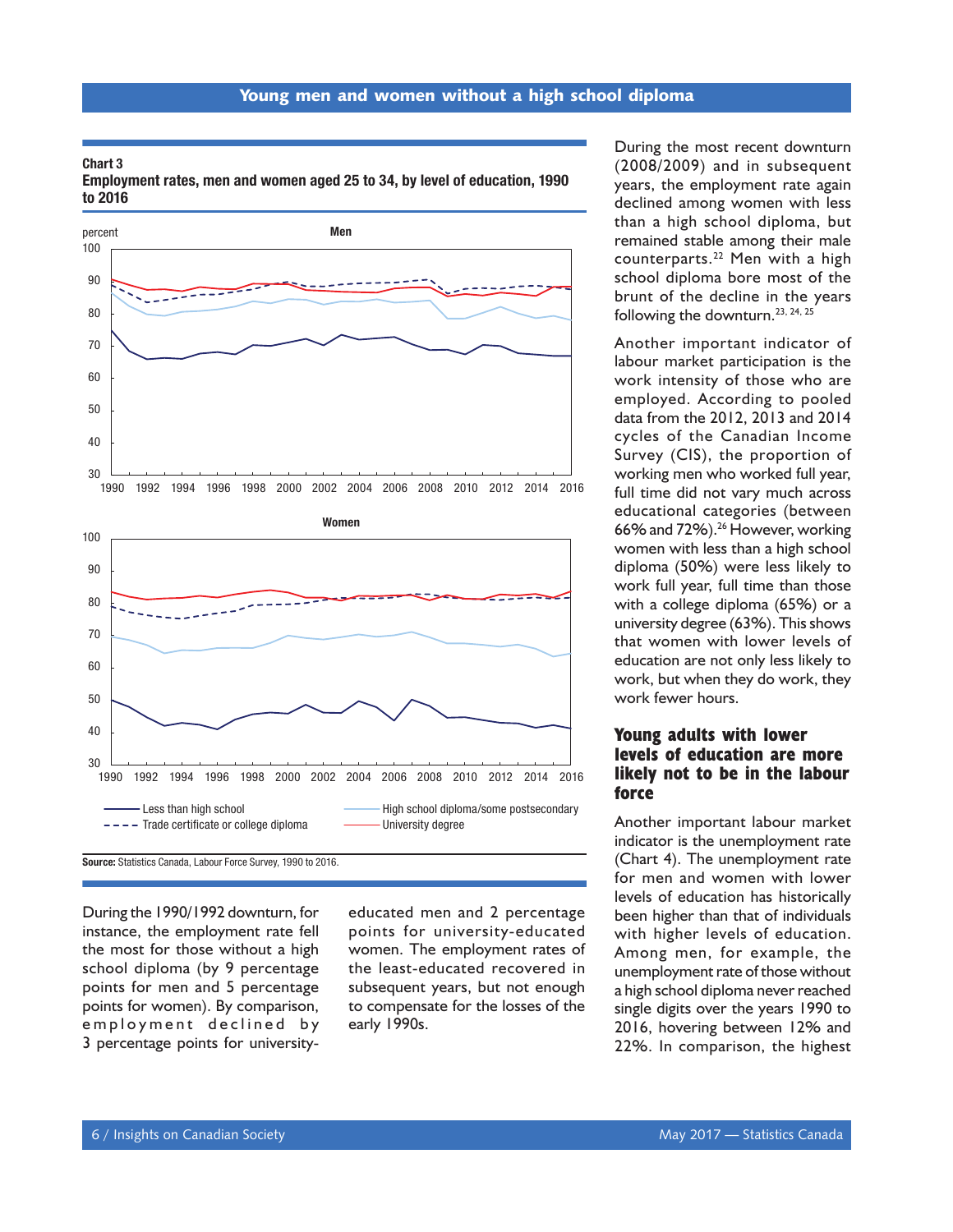#### Chart 4

Unemployment rate, men and women aged 25 to 34, by level of education, 1990 to 2016





Source: Statistics Canada, Labour Force Survey, 1990 to 2016.

unemployment rate ever for those with a high school diploma was 13% (in 1993), and never went over 7% for those with a university degree (in 1992). In 2016, the unemployment rate for men with less than a high

school diploma was three times higher than that of men with a university degree (15% versus 5%).

Similar trends were seen for women. Among those with less than a high school diploma, unemployment rose during the early 1990s then progressively declined until 2008, and rose again by 6 percentage points during the recent downturn (compared with only marginal increases for women in other educational attainment categories).

Over the past two and a half decades, however, one of the most fundamental labour market changes that affected young adults with lower levels of education has been the steady increase in the number of those who are not in the labour force—that is to say, neither employed nor unemployed (Chart 5).

In 1990, for example, 12% of men aged 25 to 34 with less than a high school diploma were not in the labour force. That proportion increased during the downturns of the 1990s and again during the downturn of the late 2000s, reaching 22% in 2016 the highest proportion registered during the period.<sup>27</sup>

Women without a high school diploma were particularly more likely to be out of the labour force. In 2016, more than one-half of those who did not have a high school diploma were not in the labour force. That proportion also rose over the period, from 40% in 1990 to 51% in 2016—the highest proportion registered over the past two and a half decades.<sup>28</sup>

The proportion of individuals not in the labour force usually increases during recessions, and the 2008/2009 downturn was no exception. This time, however, the proportion of the least-educated who were not in the labour force continued to increase even after the downturn.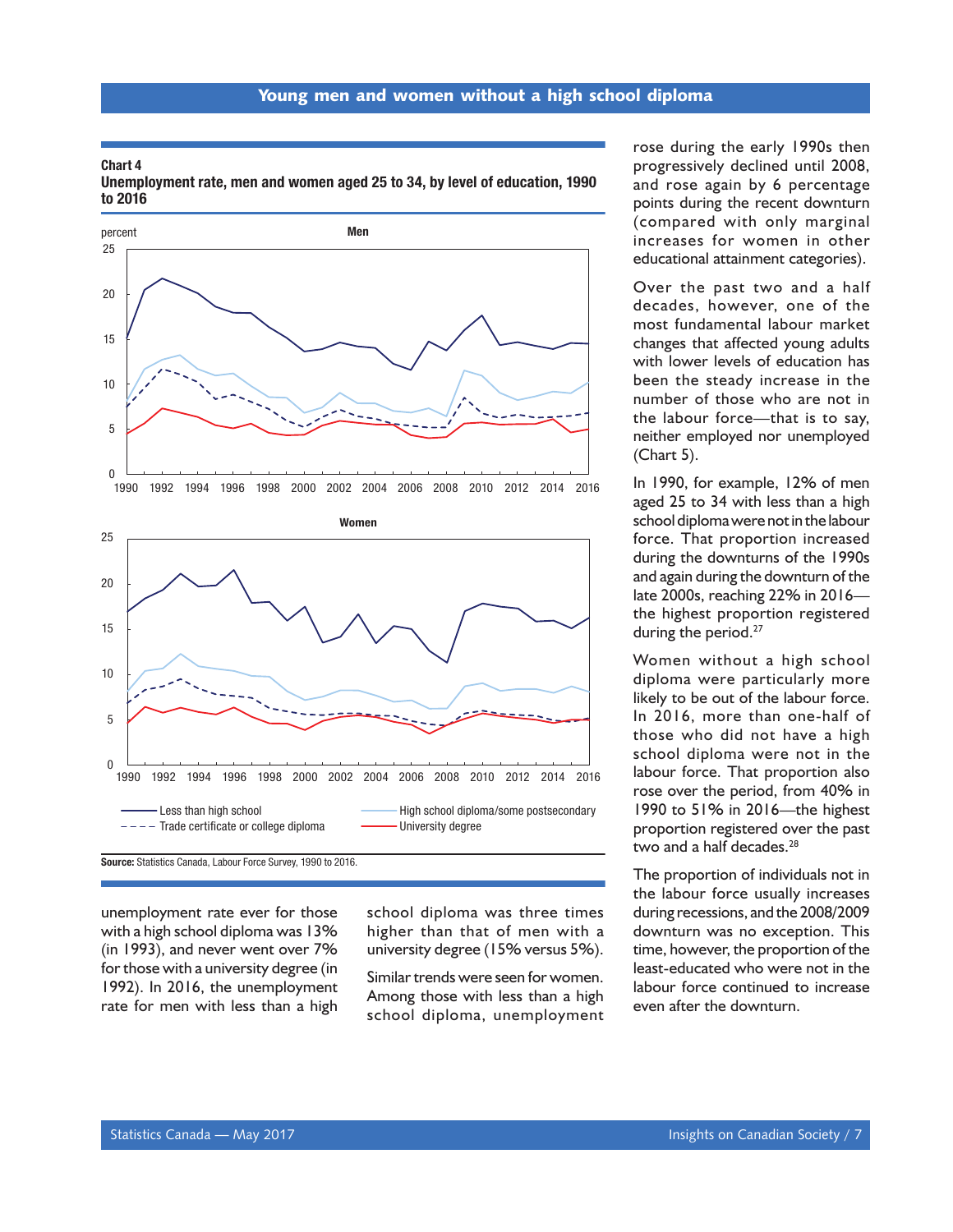#### Chart 5

Proportion of men and women aged 25 to 34 not in the labour force, by level of education, 1990 to 2016





One implication of the lack of labour young women without a high school than one-third of young norse in the la<br>market participation of young adults diploma who were not in the labour similar level of education. market participation of young adults is that they may not be able to acquire the work experience they need to fully integrate into the labour market. In 2016, nearly one-quarter of young men and one-third of

diploma who were not in the labour force had never held a job. This compares with approximately 1 in 5 university graduates and 1 in 10 trades/college graduates who were not in the labour force.

# **One-half of young women and more than one-third of young men with less than a high school diploma were not in education, employment, or training (NEET)**

The unemployed and those who are not in the labour force and not enrolled in school can be regrouped together in order to get a sense of those who are not in employment, education or training—a situation commonly referred to as "NEET" in the literature.<sup>29</sup> Even if the proportion of students is relatively low among those aged 25 to 34,<sup>30</sup> the NEET population can provide a sense of the population that is most at risk of becoming disengaged and socially excluded.

Because they are more likely to be unemployed and not in the labour force, it is not surprising that the proportion of those who were neither employed nor enrolled was higher among young adults without a high school diploma in 2016 (Chart 6).

However, women without a high school diploma are far more likely to be out of the labour force than men and less likely to be employed—the NEET rates of less-educated females were found to be significantly higher than those of their male counterparts. In 2016, more than one-half of young women without a high school diploma were neither employed nor enrolled. This compares with more than one-third of young men with a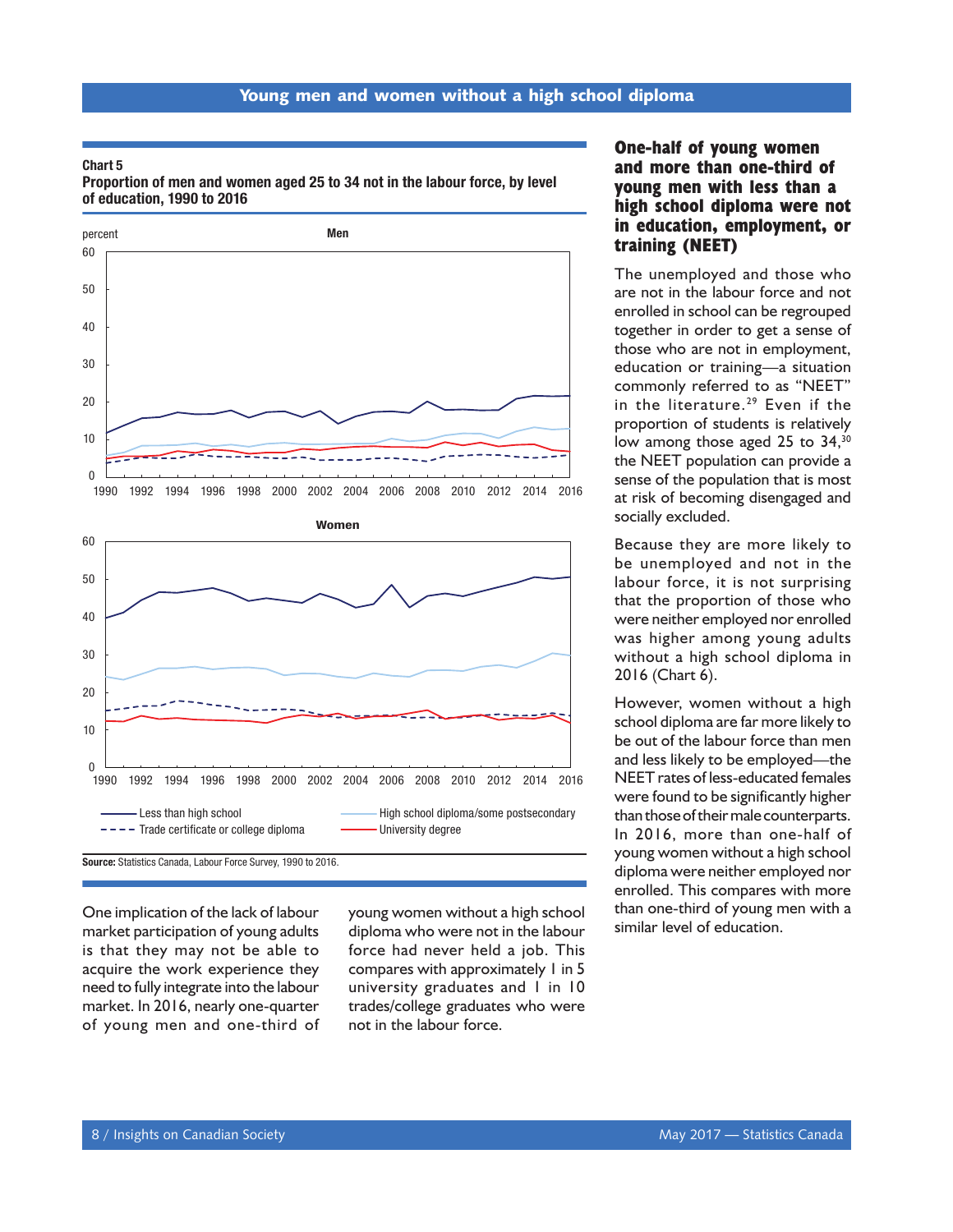#### Chart 6



Proportion of men and women 25 to 34 with less than a high school diploma that were neither employed nor enrolled ("NEET" rate), 2016

# **What are the top occupations of young men and women without a high school diploma?**

In 2016, construction trade helpers and labourers and transport truck drivers were the two occupations employing the most male workers with less than a high school diploma (Table 3), $31$  with approximately 5% of them employed in each of these two occupations. These two were the most common occupations in both 1990 and 2016, although the order was different. In 1990, transport truck driver was the most common occupation at 7%.

Among the 10 most common occupations, three of them were different in 1990 and 2016, implying a change in occupational profile over time. Although there were some differences in the list of the 10 most common occupations in both

years, together they employed a similar proportion in the two years (31% in 1990 and 32% in 2016), which means that occupational concentration at the top 10 level remained unchanged.

Unlike male workers, occupational concentration changed between the two years for female workers. In 1990, the top 10 occupations accounted for 38% of employed women without a high school diploma. In 2016, this proportion increased to 45%. Again, unlike male workers, the two most common occupations among female workers without a high school diploma were different in the two years. In 1990, retail salespersons (6%) and food and beverage servers (5%) were the top two occupations. In 2016, light duty cleaners (9%) and cashiers (8%) were the two most common occupations.

There is a notable similarity in the 10 most common occupations between men and women with a level of education equal to less than a high school diploma and their counterparts with a high school diploma (see Table A1 in the "[Supplementary information](#page-16-0)" section for a list of most common occupations for men and women with a high school diploma). In fact, among female workers in these two educational groups, seven occupations that appeared in the top 10 were the same for both. Among male workers, six were the same. Although there was an overlap in the list of the 10 most common occupations, there was less occupational concentration among those with a high school diploma compared with their less-educated counterparts.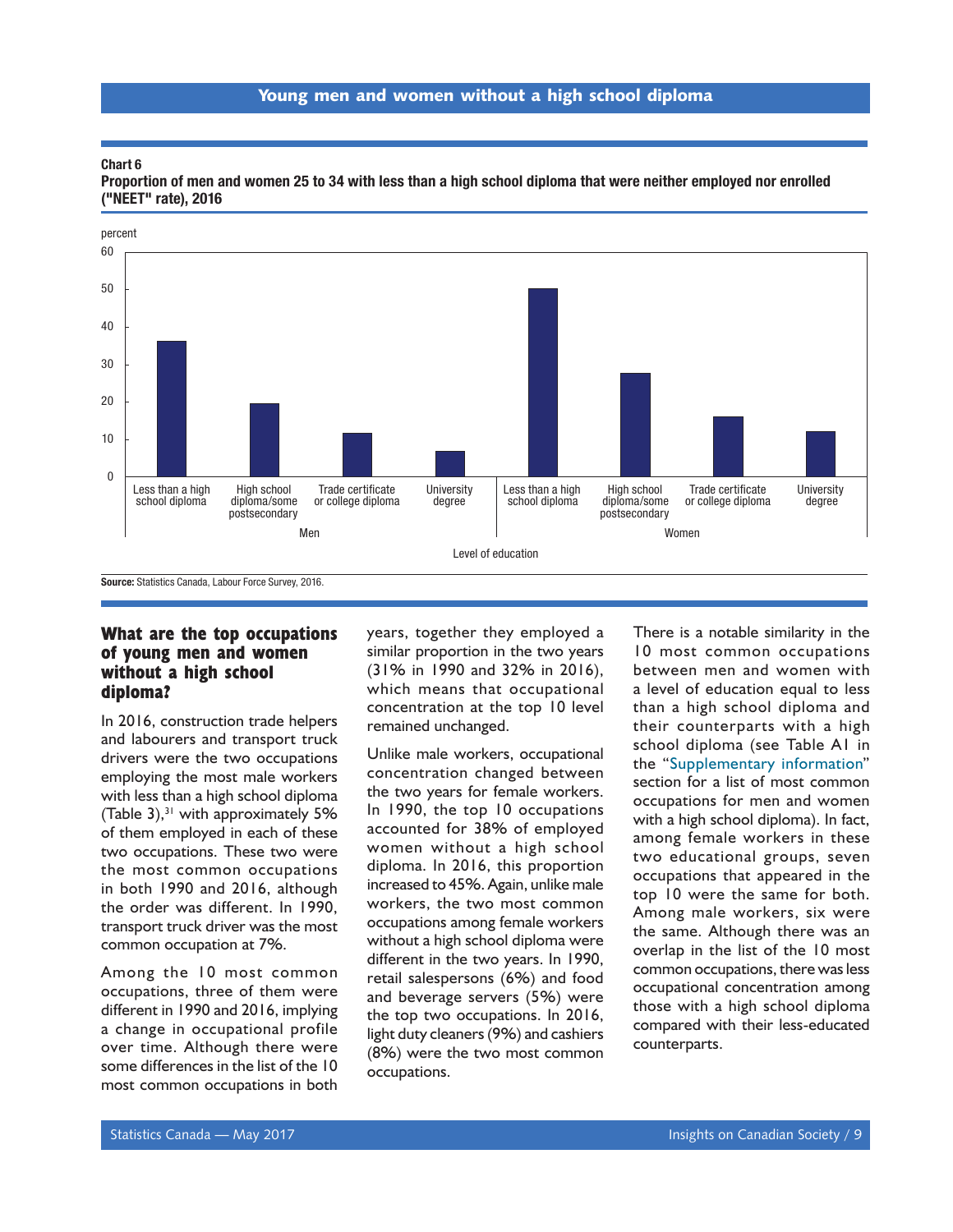Table 3

The 10 occupations employing the most male and female workers aged 25 to 34 with less than a high school diploma, 1990 and 2016

|                                                                                  | 1990     | 2016     |
|----------------------------------------------------------------------------------|----------|----------|
|                                                                                  | percent  |          |
| <b>Men</b>                                                                       |          |          |
| Construction trade helpers and labourers                                         | 5.3      | 5.4      |
| <b>Transport truck drivers</b>                                                   | 6.6      | 4.7      |
| <b>Material handlers</b>                                                         | 2.9      | 4.5      |
| Janitors, caretakers and building superintendents                                | 2.4      | 2.8      |
| Cooks                                                                            | $\cdots$ | 2.8      |
| Carpenters                                                                       | 2.6      | 2.7      |
| Automotive service technicians, truck and bus mechanics and mechanical repairers | 2.2      | 2.3      |
| General farm workers                                                             | $\cdots$ | 2.2      |
| Landscaping and grounds maintenance labourers                                    | $\cdots$ | 2.2      |
| Heavy equipment operators (except crane)                                         | 2.4      | 2.1      |
| Managers in agriculture                                                          | 2.7      |          |
| Delivery and courier service drivers                                             | 2.3      | $\cdots$ |
| Other labourers in processing, manufacturing and utilities                       | 2.1      | $\cdots$ |
| <b>Women</b>                                                                     |          |          |
| Light duty cleaners                                                              | 4.4      | 9.2      |
| Cashiers                                                                         | 4.4      | 8.4      |
| Food and beverage servers                                                        | 4.6      | 4.8      |
| Food counter attendants, kitchen helpers and related support occupations         | 4.3      | 4.7      |
| Retail salespersons                                                              | 5.7      | 4.1      |
| Retail sales supervisors                                                         | $\cdots$ | 3.7      |
| Early childhood educators and assistants                                         | 2.8      | 3.1      |
| Nurse aides, orderlies and patient service associates                            | $\cdots$ | 2.9      |
| Cooks                                                                            | 3.0      | 2.4      |
| Estheticians, electrologists and related occupations                             |          | 2.2      |
| Industrial sewing machine operators                                              | 3.0      |          |
| Other labourers in processing, manufacturing and utilities                       | 3.0      |          |
| General office support workers                                                   | 2.8      | $\cdots$ |

... not applicable

Note: Data on occupation is for the current job if employed or the last job if worked within the previous 12 months. Source: Statistics Canada, Labour Force Survey, 1990 and 2016.

Lastly, self-employment rates were slightly higher among those with lower levels of education. Among working men, the proportions of self-employment were 15%, 12%, 11% and 10% from the lowest to the highest level of education. Among working women, 11% of those without a high school diploma were self-employed, while 7% of those with university degree were self-employed.

# **Government transfers accounted for more than 60% of the income of young women without a high school diploma**

Based on pooled data from the Canadian Income Survey, earnings accounted for 66% of the individual income of men aged 25 to 34 with less than a high school diploma, while government transfers accounted

for 31% on average (Chart 7).<sup>32</sup> In comparison, more than 80% of the individual income of men with higher levels of education came from earnings.

Among women, the reliance on government transfers was significantly more pronounced. On average, government transfers accounted for 61% of the individual income of women without a high school diploma. This compared with 39% among high school graduates, and less than 25% among those with a postsecondary degree (trades/ college or university).

The earnings gap between individuals with less than a high school diploma and other educational categories was larger among women (Table 4). Among women working full year and full time, the median employment income of high school graduates surpassed that of the non-completers by 43% (\$30,200 versus \$21,100). Among men, the difference was smaller, at 19% (\$43,200 versus \$36,300).

The lower gap for men is reflective of the fact that a notable proportion of men with less than a high school diploma are employed in occupations where wages are relatively higher, such as construction workers, truck drivers and heavy equipment operators, to name a few. On the other hand, women with a similar level of education are more likely to be employed in occupations including light duty cleaners and cashiers, which are likely to pay relatively lower wages.<sup>33</sup>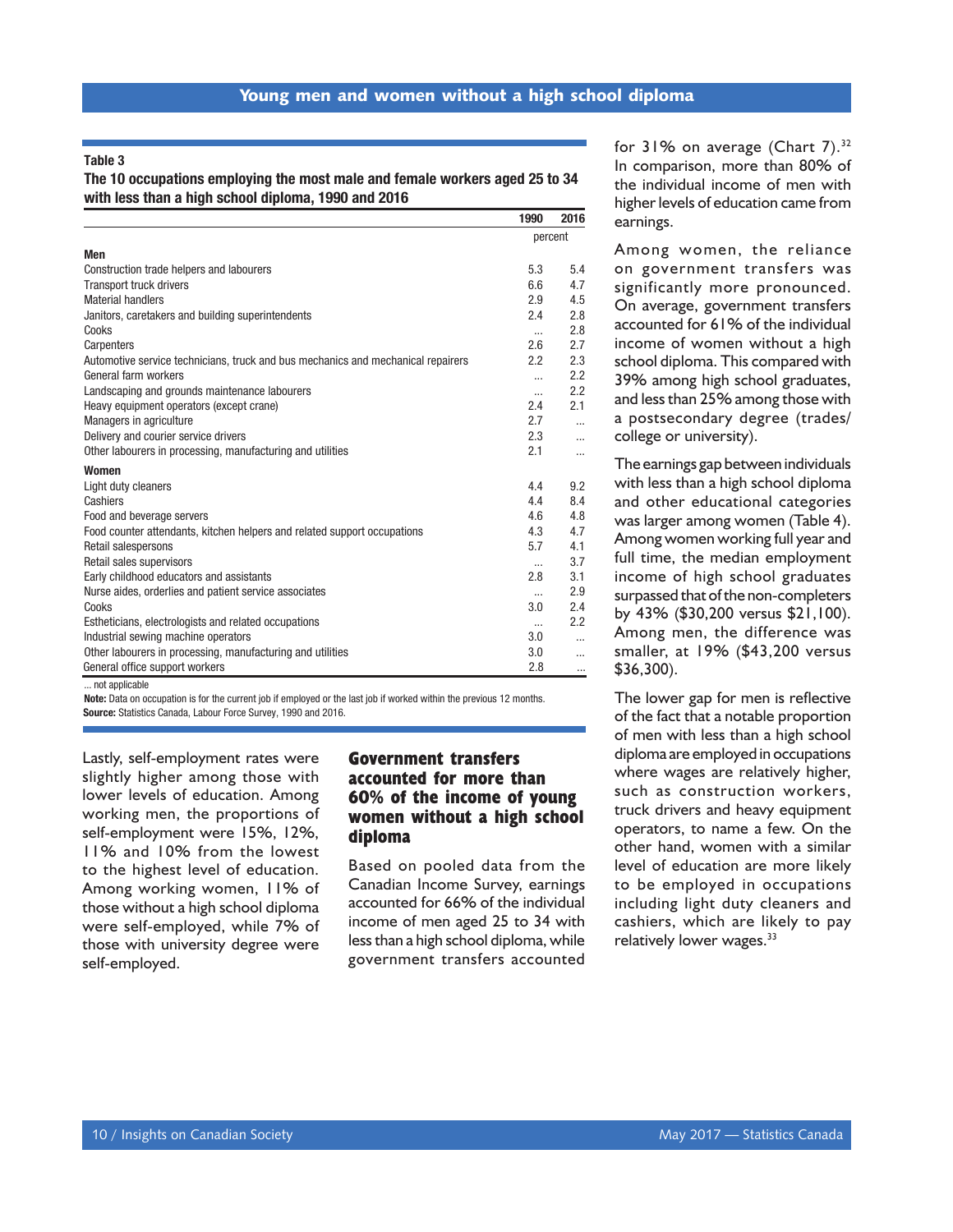#### Chart 7

Sources of individual income for men and women aged 25 to 34, by level of education, pooled data from 2012 to 2014



Not only were earnings and individual income lower for those with less than a high school diploma, so was family income. The beforetax family income of men with a

high school diploma (adjusted for household size) was higher than that of non-completers—by 28%. Among females, the difference was even larger, at 44%.

#### **Conclusion**

In 2016, 8.5% of young men and 5.4% of young women had not completed high school, representing 340,000 individuals aged 25 to 34. Although the number of people with less than a high school diploma became smaller over time, that group faces labour market integration challenges, including higher rates of single parenthood (for women) and higher disability rates. It is therefore important to examine the extent to which this population participates in the labour market.

Recently, the employment rate gap between young men and women without a high school diploma and those in higher categories of educational attainment increased—a result of the decline in the employment rate of the leasteducated over the past two and a half decades. Women who did not finish high school were particularly less likely to work than men who were in the same situation.

Another important development in recent decades has been the increase in the proportion of young men and women without a high school diploma who were out of the labour force. As a result, in 2016, one-half of young women and more than one-third of men without a high school diploma were "not in employment, education, or training" (NEET). This population may be particularly more at risk of being socially excluded, and may find labour market integration even more difficult as they age.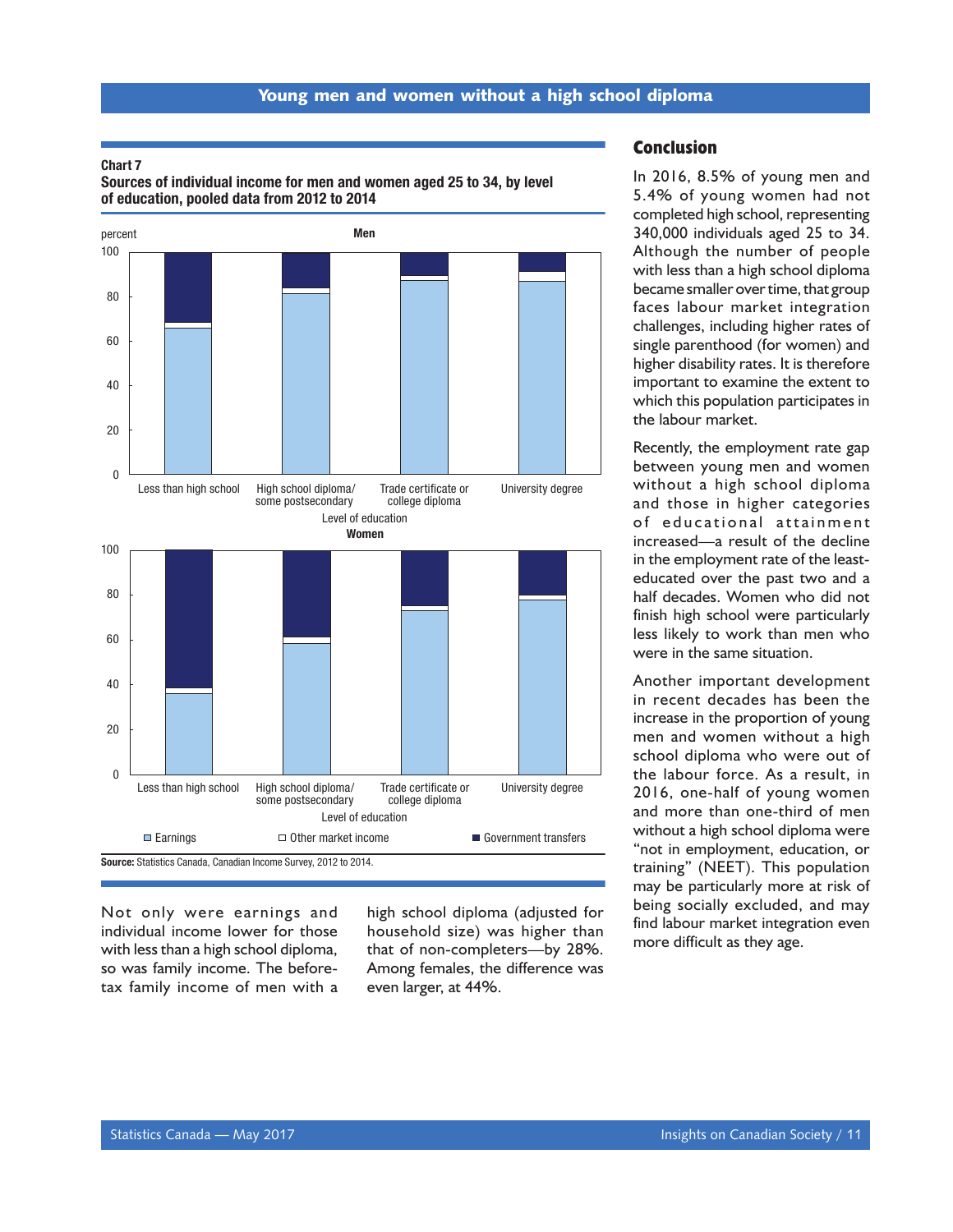#### Table 4

Median employment income, median individual income and median family income for men and women aged 25 to 34, by level of education, pooled data from 2012 to 2014 (in constant 2014 dollars)

|                                                                           |                                    | <b>Level of education</b>                  |                                                |                             |  |  |
|---------------------------------------------------------------------------|------------------------------------|--------------------------------------------|------------------------------------------------|-----------------------------|--|--|
|                                                                           | Less than a high<br>school diploma | High school diploma/<br>some postsecondary | <b>Trade certificate or</b><br>college diploma | <b>University</b><br>degree |  |  |
|                                                                           |                                    | 2014 dollars                               |                                                |                             |  |  |
| Men                                                                       |                                    |                                            |                                                |                             |  |  |
| Median employment income <sup>1</sup>                                     |                                    |                                            |                                                |                             |  |  |
| Employed some time in reference year                                      | 30.400                             | 34.500                                     | 43.700                                         | 47,100                      |  |  |
| Employed all year                                                         | 36,200                             | 41,200                                     | 49.800                                         | 56,200                      |  |  |
| Employed full year, full time in reference year                           | 36,300                             | 43,200                                     | 51,200                                         | 58,400                      |  |  |
| Median individual income <sup>2</sup>                                     |                                    |                                            |                                                |                             |  |  |
| Total individual income before taxes                                      | 26,600                             | 34,400                                     | 44,700                                         | 46,300                      |  |  |
| Total individual income after taxes                                       | 24,700                             | 30,400                                     | 38,500                                         | 40,500                      |  |  |
| Median family income <sup>2</sup>                                         |                                    |                                            |                                                |                             |  |  |
| Total economic family income before taxes                                 | 35,200                             | 45.200                                     | 52,200                                         | 54,000                      |  |  |
| Total economic family income after taxes                                  | 31,700                             | 39,500                                     | 44,900                                         | 47,200                      |  |  |
| <b>Women</b>                                                              |                                    |                                            |                                                |                             |  |  |
| Employment income <sup>1</sup>                                            |                                    |                                            |                                                |                             |  |  |
| Employed some time in reference year                                      | 13,000                             | 20,600                                     | 28,900                                         | 37,800                      |  |  |
| Employed all year                                                         | 18,400                             | 26,400                                     | 33,700                                         | 46,300                      |  |  |
| Employed full year, full time in reference year                           | 21,100                             | 30,200                                     | 36,000                                         | 50,000                      |  |  |
| Median individual income <sup>2</sup>                                     |                                    |                                            |                                                |                             |  |  |
| Total individual income before taxes                                      | 19,100                             | 21,700                                     | 31,400                                         | 37,600                      |  |  |
| Total individual income after taxes                                       | 18,800                             | 20,800                                     | 28,900                                         | 34,200                      |  |  |
| Median family income <sup>2</sup>                                         |                                    |                                            |                                                |                             |  |  |
| Total economic family income before taxes                                 | 25.400                             | 36.600                                     | 46,300                                         | 56,100                      |  |  |
| Total economic family income after taxes                                  | 24,400                             | 32,800                                     | 40,300                                         | 48,400                      |  |  |
| t legislature who were employed at earne point during the reference year. |                                    |                                            |                                                |                             |  |  |

1. Individuals who were employed at some point during the reference year.

Source: Statistics Canada, Canadian Income Survey, 2012 to 2014.

Among those who did work, men and women with less than a high school diploma were working in different occupations. About 9% of working women in this educational category worked as light duty cleaners, and another 8% worked as cashiers. Among male workers, construction trade helpers and labourers (5%) and transport truck drivers (5%) were the top two occupations among those who did not finish high school.

Lastly, this paper also showed that dependency on government transfers was higher for women than men, which concurs with the lower labour market participation of women who did not finish high school. Government transfers accounted for more than 60% of the income of women with less than a high school diploma. This compared with 31% for men in the same educational category.

*Sharanjit Uppal is a senior researcher with Insights on Canadian Society.*

<sup>2.</sup> All individuals.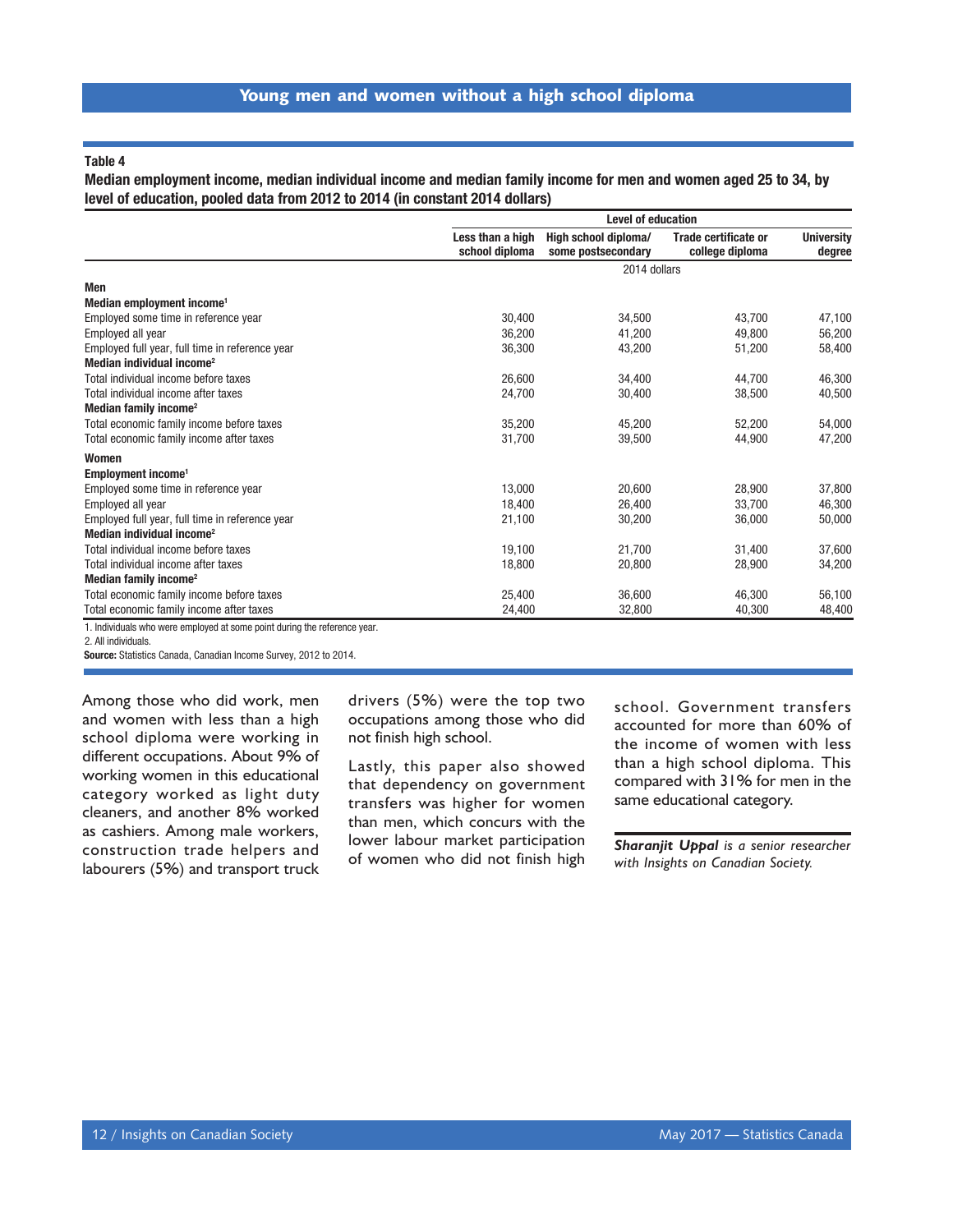#### **Data sources, methods and definitions**

#### <span id="page-14-0"></span>**Data sources**

The article uses data from three sources: the Labour Force Survey (LFS), the Canadian Income Survey (CIS) and the Canadian Survey on Disability (CSD). The LFS is a mandatory monthly survey that collects labour market information for all household members aged 15 and over, as well as demographic and family relationship information for all household members. Excluded from the survey's coverage are people living on reserves and other Aboriginal settlements in the provinces, full-time members of the Canadian Armed Forces, and the institutionalized population. These groups together represent an exclusion of less than 2% of the Canadian population aged 15 and over.

LFS data on individuals aged 25 to 34 from 1990 to 2016 were used to look at educational attainment, labour force status and other characteristics. Data prior to 1990 could not be used because, prior to 1990, educational attainment was measured as the number of years of schooling completed, whereas, 1990 onwards, it was measured as the highest level of schooling ever completed.

The CIS is a cross-sectional survey developed to assess the economic well-being of individuals and families in Canada. It is an annual supplement to the LFS; the first collection was undertaken in 2013 for the 2012 reference year. For four consecutive months, LFS respondents in their last month of

LFS collection were selected for the CIS. The CIS is a **live LFS supplement**, meaning it consists of a brief interview conducted shortly after the LFS interview. This interview information is combined with information from the LFS, as well as information obtained from the respondent's income tax records to produce estimates of income for the individual and family.

CIS data on individuals aged 25 to 34 from the 2012, 2013 and 2014 cycles were used to derive estimates of income and work intensity. Data for the three years were pooled together to increase the sample size.

The CSD is a survey of Canadian adults whose daily activities are limited because of a long-term condition or health-related problem. The CSD is based on a social model of disability rather than a medical model. The social model is based on the premise that disability is the result of the interaction between an individual's functional limitations and barriers in the environment, such as social and physical barriers, that make it harder to function on a daily basis.

Data on individuals aged 25 to 34 from the 2012 CSD were used to derive estimates of disability prevalence. The 2012 CSD was based on a sample of people who reported an activity limitation on the 2011 National Household Survey.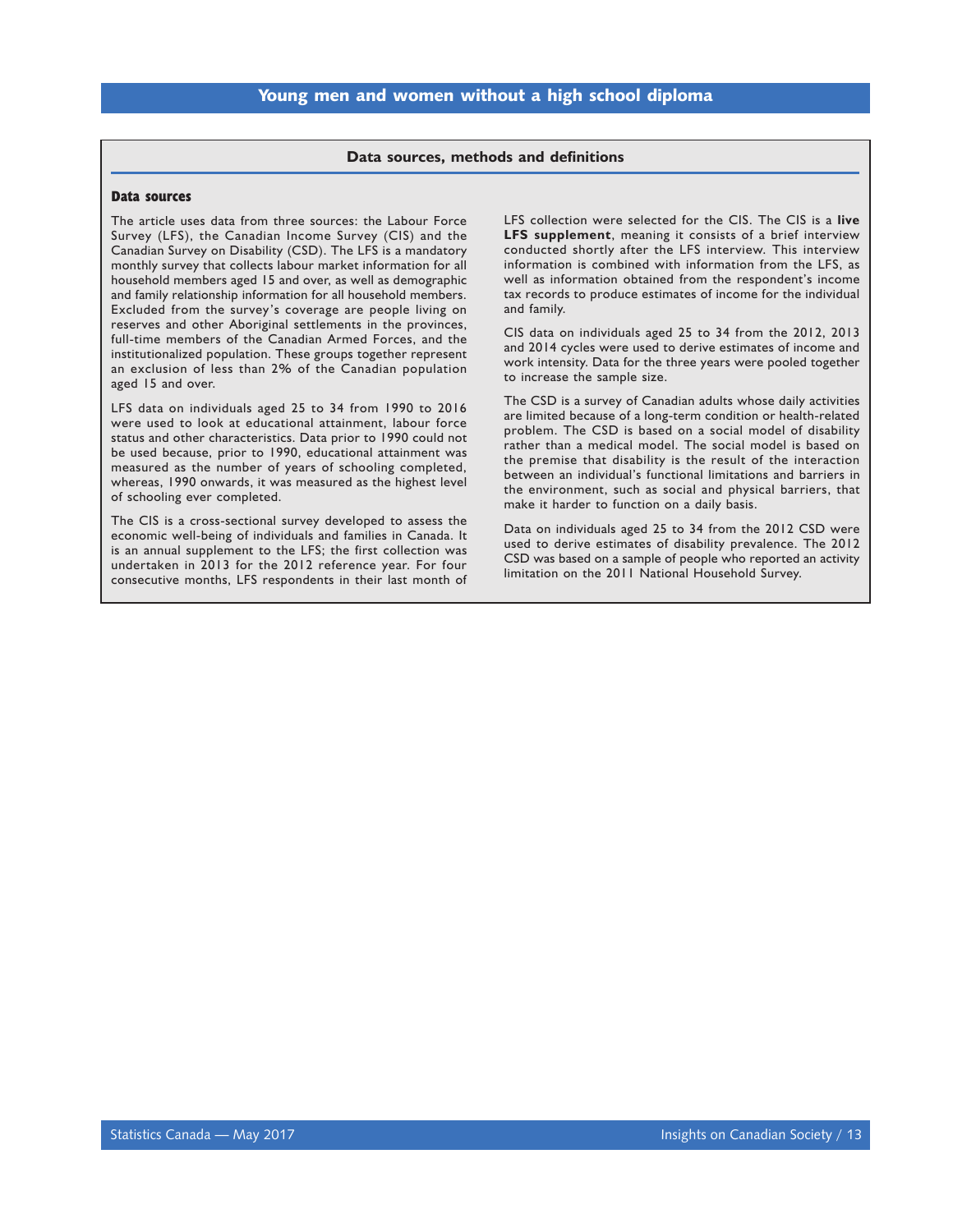### **Provincial differences in the proportion of young adults with less than a high school diploma**

In 1990, the highest level of education for 1 in 5 Canadians aged 25 to 34 was less than a high school diploma (Chart 8). Prince Edward Island and Newfoundland and Labrador topped the list with the highest proportions for men at 35% and 31% respectively. At the other end of the spectrum, British Columbia (18%) and Alberta (20%) had the lowest proportions. By 2016, the rankings had changed. British Columbia still had the lowest proportion at 6%, but was joined by Prince Edward Island, also at 6%. Quebec now had the highest proportion (12%) followed by Manitoba and Saskatchewan (9% each).

Newfoundland and Labrador had the highest proportion of women with less than a high school diploma in 1990 (29%), followed by Prince Edward Island (26%). British Columbia (16%) and Alberta (17%) had the lowest proportions. In 2016, Newfoundland and Labrador and New Brunswick had the lowest proportions (4% each) while Saskatchewan had the highest proportion (7%).

#### Chart 8



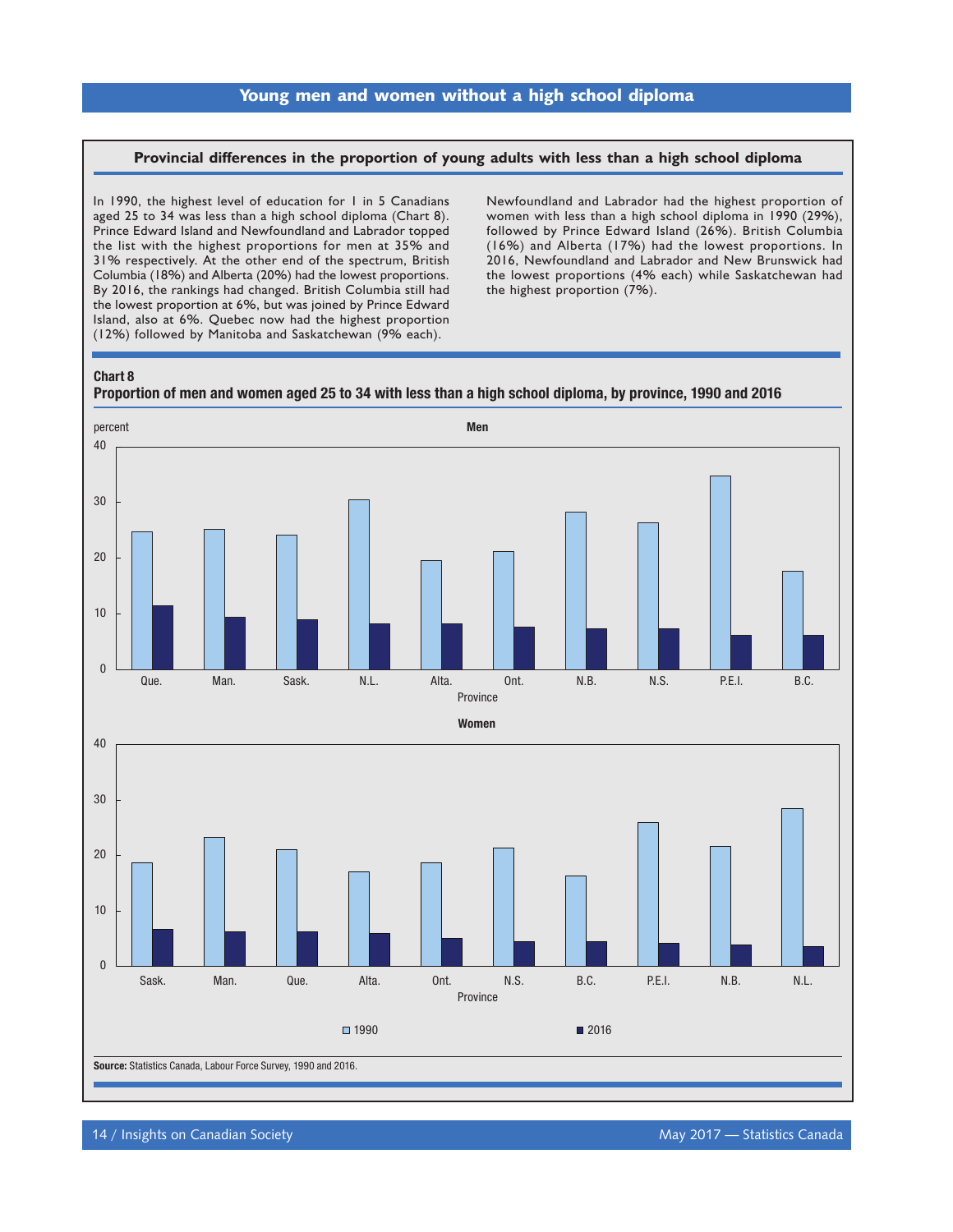#### <span id="page-16-0"></span>**Supplementary information**

#### Table A1

The 10 occupations employing the most male and female workers aged 25 to 34 with a high school diploma or some postsecondary education, 1990 and 2016

|                                                                                                   | 1990     | 2016      |  |
|---------------------------------------------------------------------------------------------------|----------|-----------|--|
|                                                                                                   | percent  |           |  |
| <b>Men</b>                                                                                        |          |           |  |
| <b>Transport truck drivers</b>                                                                    | 3.6      | 4.0       |  |
| <b>Material handlers</b>                                                                          | 2.3      | 3.3       |  |
| Construction trades helpers and labourers                                                         | 2.3      | 3.1       |  |
| Retail salespersons                                                                               | 3.0      | 3.0       |  |
| Carpenters                                                                                        | 2.2      | 2.8       |  |
| Shippers and receivers                                                                            | 2.2      | 2.1       |  |
| Heavy equipment operators (except crane)                                                          | $\cdots$ | 2.0       |  |
| Cooks                                                                                             |          | 2.0       |  |
| Sales and account representatives - wholesale trade<br>(non-technical)                            |          | 1.9       |  |
| Retail sales supervisors                                                                          |          | 1.7       |  |
| Retail and wholesale trade managers                                                               | <br>3.8  |           |  |
| <b>Managers in agriculture</b>                                                                    | 2.0      | $\ddotsc$ |  |
| Delivery and courier service drivers                                                              | 1.6      | .         |  |
| Automotive service technicians, truck and bus mechanics                                           |          | $\ddotsc$ |  |
| and mechanical repairers                                                                          | 1.6      | $\cdots$  |  |
| <b>Women</b>                                                                                      |          |           |  |
| Retail salespersons                                                                               | 4.4      | 5.9       |  |
| Cashiers                                                                                          | 3.7      | 4.2       |  |
| Food and beverage servers                                                                         | 2.3      | 4.1       |  |
| Food counter attendants, kitchen helpers and related                                              |          | 3.7       |  |
| support occupations<br>Early childhood educators and assistants                                   | <br>2.2  | 3.5       |  |
|                                                                                                   |          | 3.2       |  |
| Light duty cleaners<br>Retail sales supervisors                                                   | $\cdots$ | 3.0       |  |
| General office support workers                                                                    | <br>6.9  | 2.6       |  |
| Administrative officers                                                                           |          | 2.5       |  |
| Pursers and flight attendants                                                                     | $\cdots$ | 2.2       |  |
| Administrative assistants                                                                         | <br>9.2  |           |  |
|                                                                                                   | 3.3      | .         |  |
| Receptionists                                                                                     | 2.8      | $\ddotsc$ |  |
| Retail and wholesale trade managers<br>Customer services representatives - financial institutions | 2.8      | $\cdots$  |  |
|                                                                                                   | 2.2      | $\ddotsc$ |  |
| Accounting and related clerks                                                                     |          |           |  |

. not applicable

Note: Data on occupation is for the current job if employed or the last job if worked within the previous 12 months.

Source: Statistics Canada, Labour Force Survey, 1990 and 2016.

#### **Notes**

- 1. Based on data from the 2016 Labour Force Survey.
- 2. Based on data from the 2015 Current Population Survey, Annual Social and Economic Supplement. This rate varies depending on whether or not individuals with General Educational Development (GED) are considered high school graduates. For a detailed discussion, see Heckman and LaFontaine (2010).
- 3. See, for example, Lamb (2014); Murnane (2013); Janosz et al. (2008) ; Pagani et al. (2008) ; Suh et al. (2007); Astone and McLanahan (1991); and Rumberger (1987).
- 4. See, for example, Goldin and Katz (2008); Hanushek and Woessmann (2008); Dee (2004); Lochner and Moretti (2004); Milligan et al. (2004); Rumberger (1987); and Levin (1972).
- 5. Two Canadian studies (Gilmore, 2010 and Bowlby, 2005) have looked at high school dropouts and some labour market outcomes using data on 20- to 24-yearolds. This article adds to the literature by focusing on 25- to 34-year-olds and drawing comparisons with individuals with higher levels of education.
- 6. See LaRochelle-Côté (2013).
- 7. Throughout the paper, individuals with a high school diploma include those who have some post-secondary education but did not complete a post-secondary degree.
- 8. The reasons why students are dropping out of high school are complex, and can be regrouped in three broad categories (Doll et al., 2013): school-related consequences on attendance or discipline ("push" factors), out of school constraints or incentives ("pull" factors), and "falling-out" factors (student disengagement factors not caused by push or pull factors). The reasons for dropping out also vary across population groups, for instance between men and women (Bowlby, 2005). Examining why dropout rates declined over the course of the 1990s would require a detailed analysis of these factors and is beyond the scope of this paper.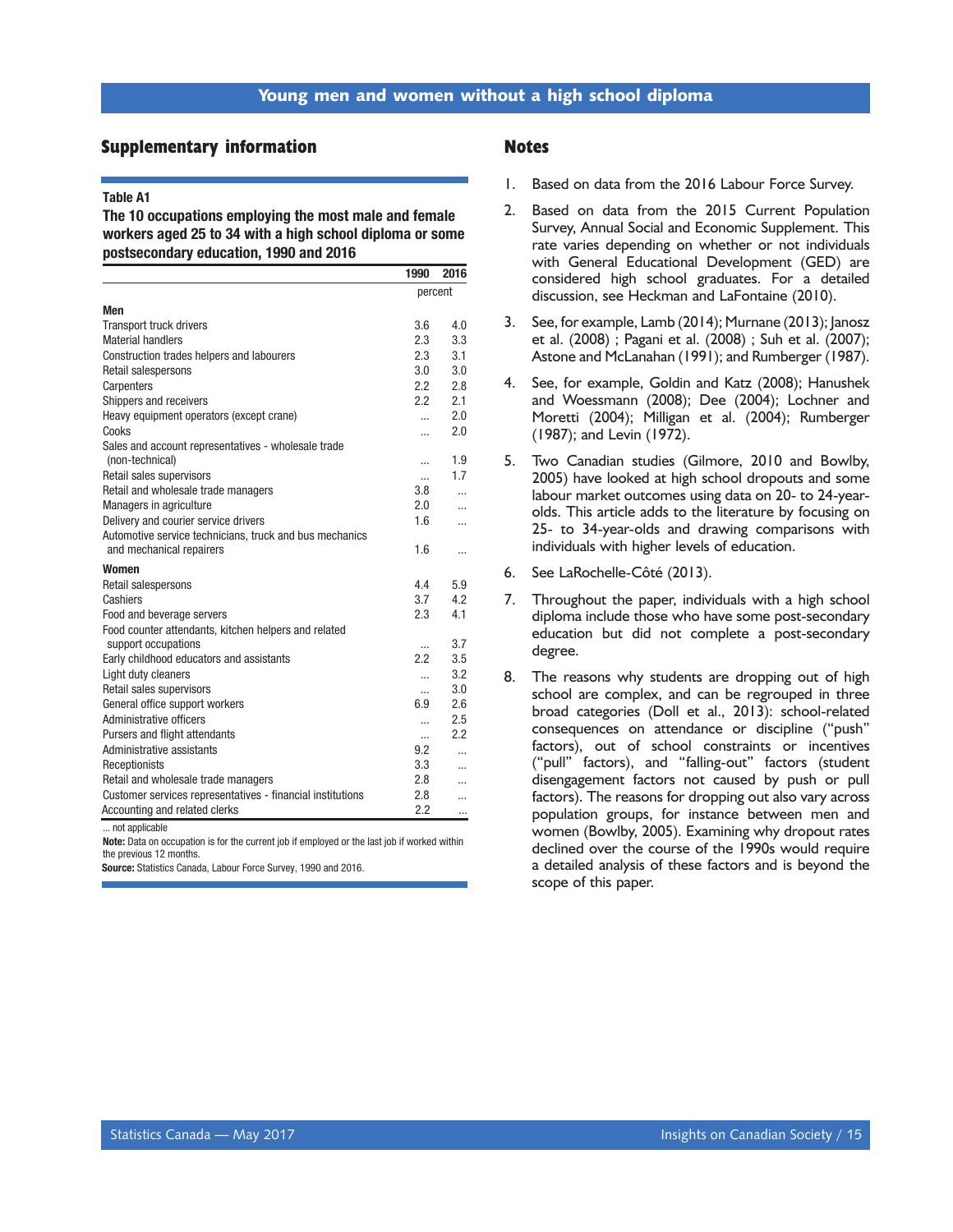- 9. Individuals who did not finish high school can be further grouped into three categories for 2016: among men, the highest level of education was grade 8 or lower for 19% of them; it was grade 9 or 10 for 41% of them; and for those who were non-graduates, it was grade 11 to 13 for 40% of them. The respective proportions among women were 21%, 39% and 40%. In 1990, their educational attainment was somewhat lower. At the time, the respective proportions of educational attainment for both men and women were the same: 20% had grade 8 or lower; 50% had grade 9 or 10; and 30% of non-graduates had grade 11 to 13.
- 10. Although the Labour Force Survey is not conducted on reserves, it collects information on First Nations living off reserve, Métis and Inuit.
- 11. See Bougie et al. (2013) for a detailed analysis of education and employment among Aboriginal people.
- 12. Immigrants are less likely to have an education level equal to less than a high school diploma, but when it is the case, they are more likely to have the lowest level (grade 8 or lower). On the other hand, among Aboriginal people who did not have a high school diploma, most had a grade 11 to 13 education.
- 13. See Lefebvre and Merrigan (2008).
- 14. One reason for women not completing high school, as cited in the literature, is childbirth during adolescence (see Hango and Le Bourdais 2009). Information on the age of the oldest child is not available in the dataset. Based on the available information, women who did not finish high school had children at an earlier age. However, it cannot be determined whether having children was one of the reasons for not completing high school or whether they had children earlier because they were no longer attending school.
- 15. 33% =  $(15.1 + 5.1) / (41.4 + 15.1 + 5.1)$ .  $11\% = (3.1 + 0.6) / (28.6 + 3.1 + 0.6)$  in the bottom panel of Table 2.
- 16. For example, in 2011, 22% of individuals aged 25 to 64 with a severe or very severe disability and 19% with a mild or moderate disability did not have a high school diploma compared with 11% of those without a disability (Turcotte, 2014).
- 17. Among men with less than a high school diploma, the employment rate varied by the highest grade completed. The rates were 63% for those with an education level equal to grade 8 or lower; 67% for those with grade 9 or grade 10; and 68% for those with grade 11 to 13, who were non-graduates.
- 18. Among those without a high school diploma, the employment rate of men surpassed that of women by 26 percentage points. That difference, however, remained similar when differences between men and women were accounted for in a logistic regression model (including age, Aboriginal and immigrant status, marital status, number of years in school, province of residence, urban/rural region, age of youngest child, and working status of spouse). This suggests that other factors, including labour demand factors, explain the employment rate gap between men and women who did not finish high school.
- 19. Among women with less than a high school diploma, the employment rate varied by the highest grade completed, similar to the situation for men. The differences, however, were much more pronounced among women. The rates were 28% for those with an education level equal to grade 8 or lower; 39% for those with grade 9 or grade 10; and 51% for those with grade 11 to 13 who were non-graduates.
- 20. There is more variance over time in the employment rate of the least-educated. Taking men as an example, the variance in the employment rate of those without a high school diploma was 5.7, compared with 5.2, 3.2 and 1.6 for the three higher levels of education.
- 21. See LaRochelle-Côté and Gilmore (2009).
- 22. In recent years, however, the employment rate for of men without a high school diploma declined faster in the Prairie provinces. From 2011 to 2016, the rates declined by 12 percentage points in Manitoba, 10 percentage points in Alberta, and 5 percentage points in Saskatchewan.
- 23. It may be that high school dropouts in the early nineties were likely to be more skilled than high school dropouts today. If so, one of the reasons for the decline in the employment rate among those with no high school diploma could be a decreasing skill set within this group. Data from the 1994 International Adult Literacy Survey (IALS), 2003 International Adult Literacy and Skills Survey (IALSS) and 2012 Programme for the International Assessment of Adult Competencies (PIAAC) were used to look at skill levels. In each of these three surveys, one variable based on prose and document literacy can be used to make comparisons over time. The results show that in 1994, among those with less than a high school diploma, 16% were in the lowest level (Level 0). In 2003, that proportion was 8% and in 2012, it was 13%. The difference was more pronounced looking at the lowest two levels (Level 0 and Level 1). The proportions for 1994, 2003 and 2012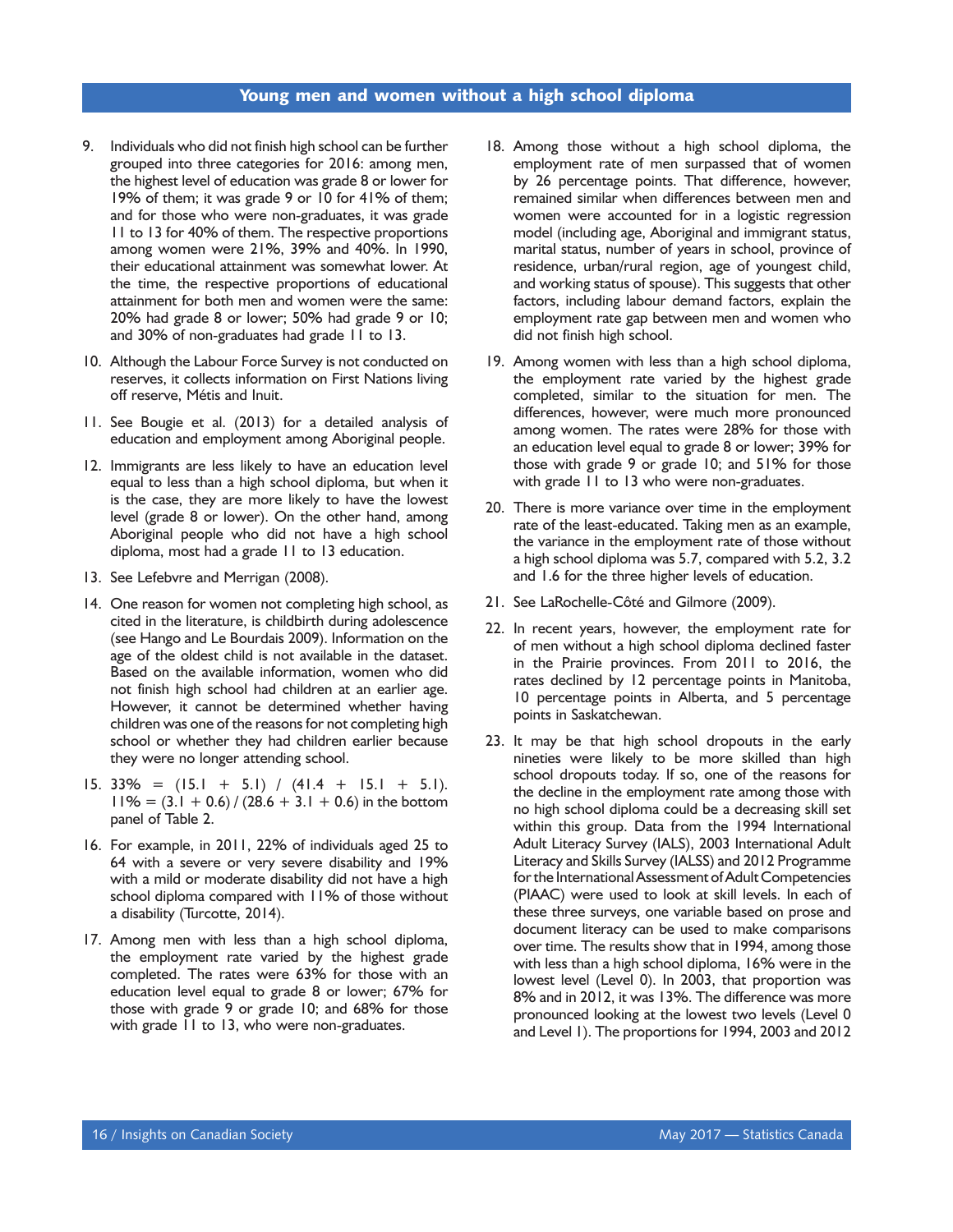were 36%, 24% and 45%, respectively. Interestingly, the employment rate for this group went up between 1994 and 2003, and went down after that. However, a more rigorous decomposition analysis would be needed to demonstrate a link between employment and skills, which is beyond the scope of this study.

- 24. Individuals whose highest level of education is less than high school graduation are less likely to be students (see Table 2). As a result, when students are excluded, the employment rate gap between those with less than a high school diploma and those with higher levels of education becomes slightly larger.
- 25. In 2016, the proportion of individuals whose highest level of education was some post-secondary was 6% among men and 5% among women. Removing individuals with some post-secondary education from the category of high school graduates would increase the employment rate of men by less than 2 percentage points, and would not change the employment rate of women.
- 26. Data from the three cycles were pooled to increase the sample size. The information on work intensity is for reference years 2012, 2013 and 2014.
- 27. The deterioration in labour market outcomes of young people with less than a high school diploma mostly took place after 2004 (particularly in the case of women). However, the proportion of those with less than a high school diploma mainly declined during the 1990s, which reduces the possibility that compositional changes are at the root of changes in the labour market participation of the least educated youth.
- 28. Among men with less than a high school education, one-third of those who were not in the labour force were permanently unable to work. This compared with 12% of non-participant men who had a high school diploma. Fewer non-participant women were permanently unable to work (13% among those with less than a high school diploma, and 5% among those who had a high school diploma).
- 29. See Marshall (2012).
- 30. Among men, the proportion of individuals aged 25 to 34 who were students varied from 3% for those with less than a high school diploma to 11% for those with a university degree. Among women, the same proportion varied from 8% to 11%.
- 31. There are a total of 500 different occupational groupings, but not all educational groups are employed in all occupational groupings. For example, 90% of men with less than a high school diploma were employed in 111 occupations and 90% of their female counterparts were employed in 69 occupations. For a list and description of the 500 occupations, see the [National](http://www.statcan.gc.ca/eng/subjects/standard/noc/2011/index) [Occupational Classification](http://www.statcan.gc.ca/eng/subjects/standard/noc/2011/index).
- 32. The data from the three cycles were pooled to increase the sample size. The pooled data were adjusted for inflation and are expressed in 2014 constant dollars.
- 33. Women with low educational attainment are more likely to be paid minimum wage. For example, Galarneau and Fecteau (2014) show that, in 2013, about 15% of women aged 25 to 34 with less than a high school diploma were paid minimum wage compared with 5% for their male counterparts.

#### **References**

- Astone, Nan Marie and Sara S. McLanahan. 1991. "Family structure, parental practices and high school completion." *American Sociological Review*. June. Vol. 56, no. 3. June. p. 309-320.
- Bougie, Evelyne, Karen Kelly-Scott and Paula Arriagada. 2013. [The education and employment experiences of](http://www.statcan.gc.ca/pub/89-653-x/89-653-x2013001-eng.htm) [First Nations people living off reserve, Inuit, and Métis:](http://www.statcan.gc.ca/pub/89-653-x/89-653-x2013001-eng.htm)  [Selected findings from the 2012 Aboriginal Peoples](http://www.statcan.gc.ca/pub/89-653-x/89-653-x2013001-eng.htm) [Survey.](http://www.statcan.gc.ca/pub/89-653-x/89-653-x2013001-eng.htm) Statistics Canada Catalogue no. 89-653-X – No. 001.
- Bowlby, Geoff. 2005. ["Provincial drop-out rates: Trends](http://www.statcan.gc.ca/pub/81-004-x/2005004/8984-eng.htm) [and consequences.](http://www.statcan.gc.ca/pub/81-004-x/2005004/8984-eng.htm)" *Education Matters: Insights on Education, Learning and Training in Canada*. Vol. 2, no. 4. Statistics Canada Catalogue no. 81-004-X.
- Dee, Thomas S. 2004. "Are there civic returns to education?" *Journal of Public Economics*. August. Vol. 88, nos. 9-10. p. 1697-1720.
- Doll, Jonathan Jacob, Zohreh Eslami and Lynne Walters. 2013. "Understanding Why Students Drop Out of High School, According to Their Own Reports: Are They Pushed or Pulled or Do They Fall Out? A Comparative Analysis of Seven Nationally Representative Studies." *SAGE Open*. October-December: 1-15.
- Galarneau, Diane and Eric Fecteau. 2014. ["The ups and](http://www.statcan.gc.ca/pub/75-006-x/2014001/article/14035-eng.htm) [downs of minimum wage](http://www.statcan.gc.ca/pub/75-006-x/2014001/article/14035-eng.htm)." I*nsights on Canadian Society*. July. Statistics Canada Catalogue no. 75-006-X.